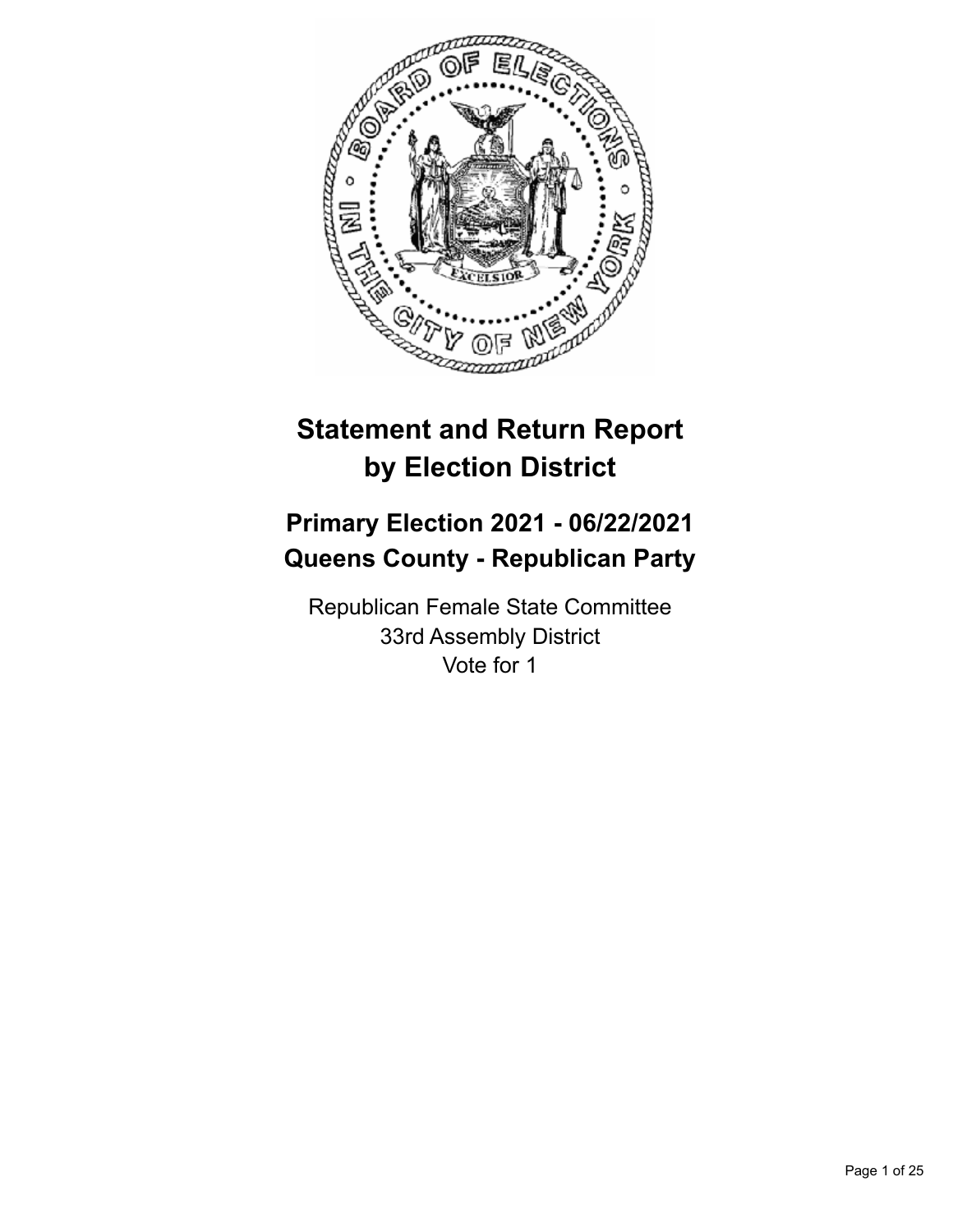

| PUBLIC COUNTER                                           | 37              |
|----------------------------------------------------------|-----------------|
| MANUALLY COUNTED EMERGENCY                               | $\Omega$        |
| ABSENTEE / MILITARY                                      |                 |
| <b>AFFIDAVIT</b>                                         | $\mathbf{0}$    |
| <b>Total Ballots</b>                                     | 38              |
| Less - Inapplicable Federal/Special Presidential Ballots | 0               |
| <b>Total Applicable Ballots</b>                          | 38              |
| DONNA M. CALTABIANO                                      | 12 <sup>2</sup> |
| <b>CATHERINE WASHELL</b>                                 | 12 <sup>2</sup> |
| <b>Total Votes</b>                                       | 24              |
| Unrecorded                                               | 14              |

#### **002/33**

| PUBLIC COUNTER                                           | 41       |
|----------------------------------------------------------|----------|
| <b>MANUALLY COUNTED EMERGENCY</b>                        | 0        |
| ABSENTEE / MILITARY                                      | 2        |
| AFFIDAVIT                                                | 0        |
| <b>Total Ballots</b>                                     | 43       |
| Less - Inapplicable Federal/Special Presidential Ballots | $\Omega$ |
| <b>Total Applicable Ballots</b>                          | 43       |
| DONNA M. CALTABIANO                                      | 26       |
| CATHERINE WASHELL                                        | 6        |
| <b>Total Votes</b>                                       | 32       |
| Unrecorded                                               | 11       |

| PUBLIC COUNTER                                           | 11 |
|----------------------------------------------------------|----|
| <b>MANUALLY COUNTED EMERGENCY</b>                        | 0  |
| ABSENTEE / MILITARY                                      | 0  |
| <b>AFFIDAVIT</b>                                         | 0  |
| <b>Total Ballots</b>                                     | 11 |
| Less - Inapplicable Federal/Special Presidential Ballots | 0  |
| <b>Total Applicable Ballots</b>                          | 11 |
| DONNA M. CALTABIANO                                      |    |
| <b>CATHERINE WASHELL</b>                                 | 3  |
|                                                          |    |
| <b>Total Votes</b>                                       | 10 |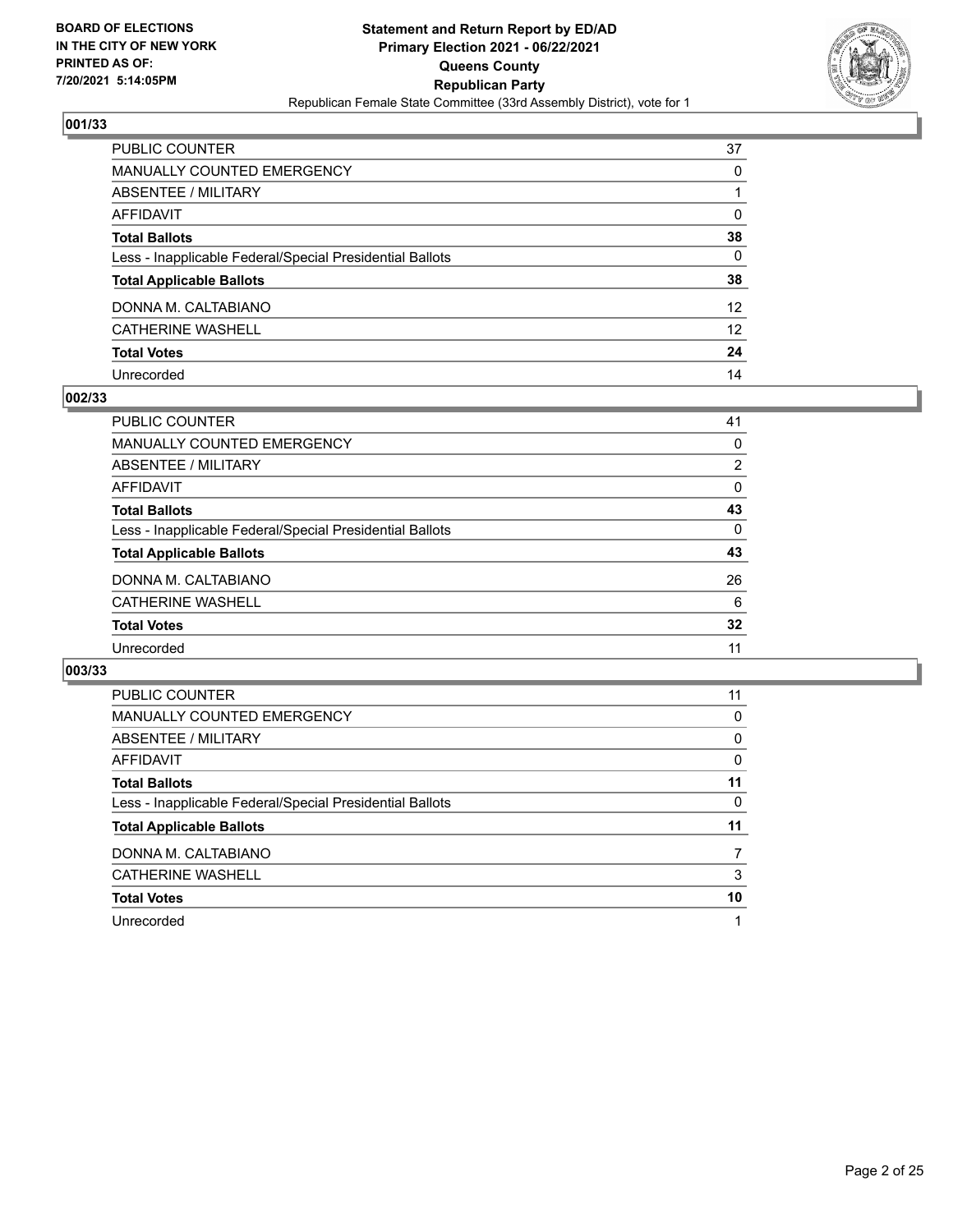

| PUBLIC COUNTER                                           | 16           |
|----------------------------------------------------------|--------------|
| <b>MANUALLY COUNTED EMERGENCY</b>                        | 0            |
| ABSENTEE / MILITARY                                      | 2            |
| <b>AFFIDAVIT</b>                                         | $\mathbf{0}$ |
| <b>Total Ballots</b>                                     | 18           |
| Less - Inapplicable Federal/Special Presidential Ballots | $\mathbf{0}$ |
| <b>Total Applicable Ballots</b>                          | 18           |
| DONNA M. CALTABIANO                                      | 6            |
| <b>CATHERINE WASHELL</b>                                 | 3            |
| <b>Total Votes</b>                                       | 9            |
| Unrecorded                                               | 9            |

#### **005/33**

| <b>PUBLIC COUNTER</b>                                    | 25             |
|----------------------------------------------------------|----------------|
| <b>MANUALLY COUNTED EMERGENCY</b>                        | 0              |
| ABSENTEE / MILITARY                                      | $\overline{2}$ |
| AFFIDAVIT                                                | $\Omega$       |
| <b>Total Ballots</b>                                     | 27             |
| Less - Inapplicable Federal/Special Presidential Ballots | $\Omega$       |
| <b>Total Applicable Ballots</b>                          | 27             |
| DONNA M. CALTABIANO                                      | 7              |
| CATHERINE WASHELL                                        | 10             |
| <b>Total Votes</b>                                       | 17             |
| Unrecorded                                               | 10             |
|                                                          |                |

| PUBLIC COUNTER                                           | 32       |
|----------------------------------------------------------|----------|
| <b>MANUALLY COUNTED EMERGENCY</b>                        | $\Omega$ |
| ABSENTEE / MILITARY                                      |          |
| <b>AFFIDAVIT</b>                                         | $\Omega$ |
| <b>Total Ballots</b>                                     | 33       |
| Less - Inapplicable Federal/Special Presidential Ballots | 0        |
| <b>Total Applicable Ballots</b>                          | 33       |
| DONNA M. CALTABIANO                                      | 20       |
| <b>CATHERINE WASHELL</b>                                 | 8        |
| <b>Total Votes</b>                                       | 28       |
| Unrecorded                                               | 5        |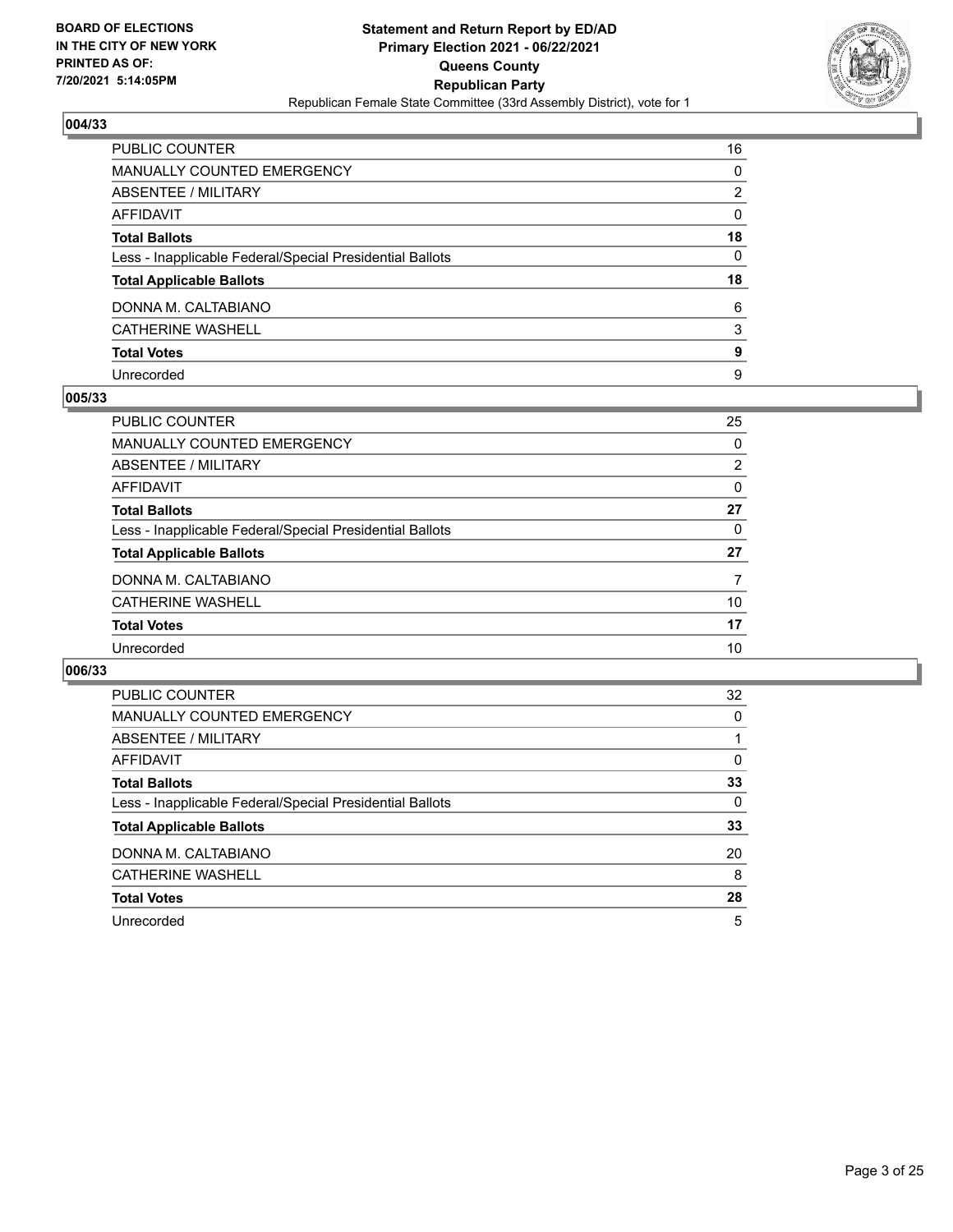

| PUBLIC COUNTER                                           | 33           |
|----------------------------------------------------------|--------------|
| <b>MANUALLY COUNTED EMERGENCY</b>                        | $\Omega$     |
| <b>ABSENTEE / MILITARY</b>                               | $\Omega$     |
| <b>AFFIDAVIT</b>                                         | $\mathbf{0}$ |
| <b>Total Ballots</b>                                     | 33           |
| Less - Inapplicable Federal/Special Presidential Ballots | 0            |
| <b>Total Applicable Ballots</b>                          | 33           |
| DONNA M. CALTABIANO                                      | 11           |
| <b>CATHERINE WASHELL</b>                                 | 9            |
| <b>Total Votes</b>                                       | 20           |
| Unrecorded                                               | 13           |

#### **008/33**

| PUBLIC COUNTER                                           | 23       |
|----------------------------------------------------------|----------|
| <b>MANUALLY COUNTED EMERGENCY</b>                        | 0        |
| ABSENTEE / MILITARY                                      | 4        |
| AFFIDAVIT                                                | $\Omega$ |
| <b>Total Ballots</b>                                     | 27       |
| Less - Inapplicable Federal/Special Presidential Ballots | $\Omega$ |
| <b>Total Applicable Ballots</b>                          | 27       |
| DONNA M. CALTABIANO                                      | 8        |
| <b>CATHERINE WASHELL</b>                                 | 9        |
| <b>Total Votes</b>                                       | 17       |
| Unrecorded                                               | 10       |
|                                                          |          |

| PUBLIC COUNTER                                           | 26 |
|----------------------------------------------------------|----|
| <b>MANUALLY COUNTED EMERGENCY</b>                        | 0  |
| ABSENTEE / MILITARY                                      | 2  |
| <b>AFFIDAVIT</b>                                         | 0  |
| <b>Total Ballots</b>                                     | 28 |
| Less - Inapplicable Federal/Special Presidential Ballots | 0  |
| <b>Total Applicable Ballots</b>                          | 28 |
| DONNA M. CALTABIANO                                      | 16 |
| <b>CATHERINE WASHELL</b>                                 | 8  |
| <b>Total Votes</b>                                       | 24 |
| Unrecorded                                               | 4  |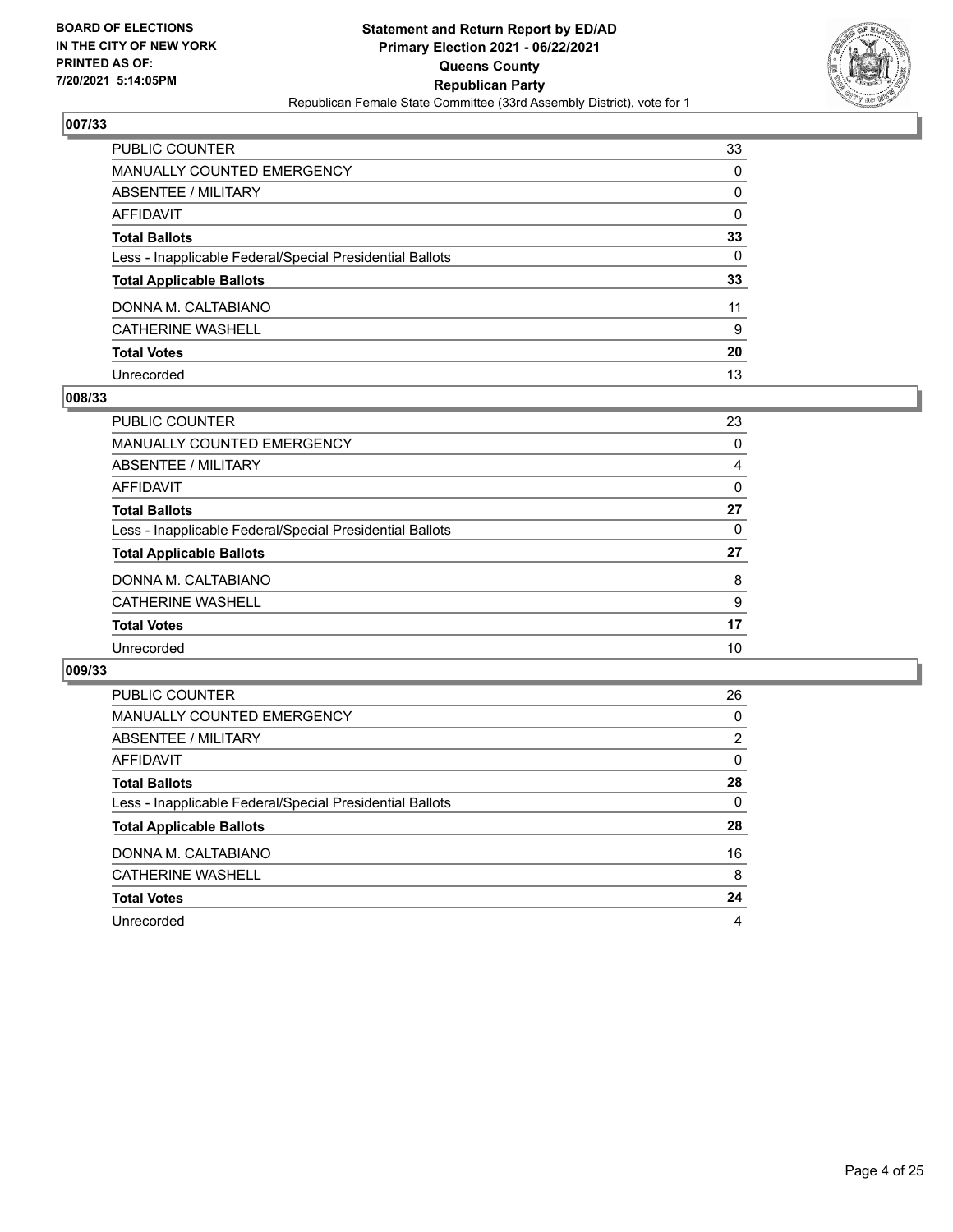

| PUBLIC COUNTER                                           | 22           |
|----------------------------------------------------------|--------------|
| <b>MANUALLY COUNTED EMERGENCY</b>                        | 0            |
| ABSENTEE / MILITARY                                      |              |
| <b>AFFIDAVIT</b>                                         | $\Omega$     |
| <b>Total Ballots</b>                                     | 23           |
| Less - Inapplicable Federal/Special Presidential Ballots | $\mathbf{0}$ |
| <b>Total Applicable Ballots</b>                          | 23           |
| DONNA M. CALTABIANO                                      | 9            |
| <b>CATHERINE WASHELL</b>                                 | 11           |
| <b>Total Votes</b>                                       | 20           |
| Unrecorded                                               | 3            |

#### **011/33**

| PUBLIC COUNTER                                           | 36       |
|----------------------------------------------------------|----------|
| <b>MANUALLY COUNTED EMERGENCY</b>                        | 0        |
| ABSENTEE / MILITARY                                      |          |
| AFFIDAVIT                                                | $\Omega$ |
| <b>Total Ballots</b>                                     | 37       |
| Less - Inapplicable Federal/Special Presidential Ballots | 0        |
| <b>Total Applicable Ballots</b>                          | 37       |
| DONNA M. CALTABIANO                                      | 12       |
| CATHERINE WASHELL                                        | 12       |
| <b>Total Votes</b>                                       | 24       |
| Unrecorded                                               | 13       |

| <b>PUBLIC COUNTER</b>                                    | 8 |
|----------------------------------------------------------|---|
|                                                          |   |
| <b>MANUALLY COUNTED EMERGENCY</b>                        | 0 |
| ABSENTEE / MILITARY                                      | 0 |
| AFFIDAVIT                                                | 0 |
| <b>Total Ballots</b>                                     | 8 |
| Less - Inapplicable Federal/Special Presidential Ballots | 0 |
|                                                          |   |
| <b>Total Applicable Ballots</b>                          | 8 |
| DONNA M. CALTABIANO                                      |   |
| <b>CATHERINE WASHELL</b>                                 | 5 |
| <b>Total Votes</b>                                       | 6 |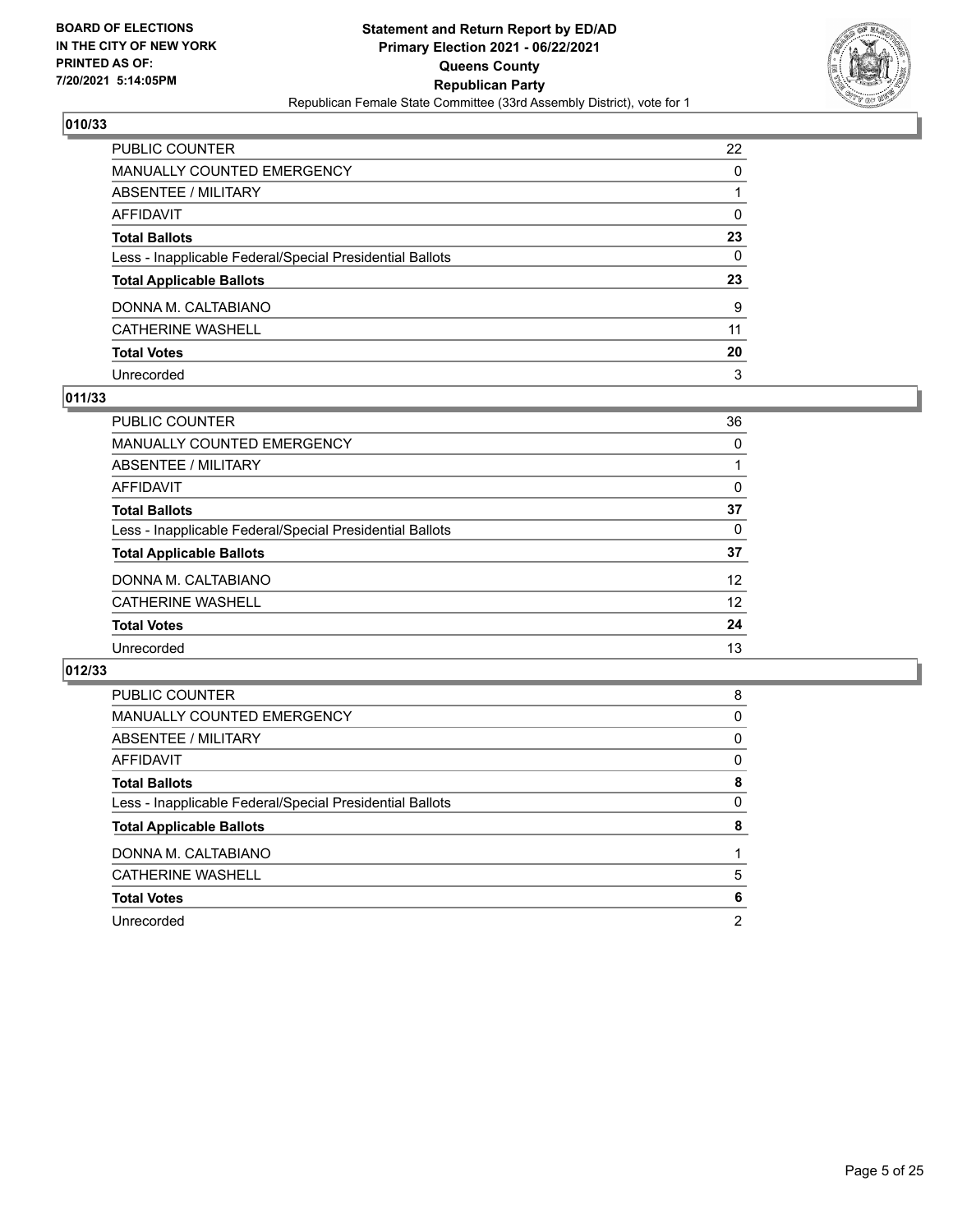

| PUBLIC COUNTER                                           | 18             |
|----------------------------------------------------------|----------------|
| <b>MANUALLY COUNTED EMERGENCY</b>                        | 0              |
| ABSENTEE / MILITARY                                      |                |
| <b>AFFIDAVIT</b>                                         | $\Omega$       |
| <b>Total Ballots</b>                                     | 19             |
| Less - Inapplicable Federal/Special Presidential Ballots | $\mathbf{0}$   |
| <b>Total Applicable Ballots</b>                          | 19             |
| DONNA M. CALTABIANO                                      | $\overline{7}$ |
| <b>CATHERINE WASHELL</b>                                 | 7              |
| <b>Total Votes</b>                                       | 14             |
| Unrecorded                                               | 5              |

#### **014/33**

| PUBLIC COUNTER                                           | 10       |
|----------------------------------------------------------|----------|
| MANUALLY COUNTED EMERGENCY                               | $\Omega$ |
| ABSENTEE / MILITARY                                      | $\Omega$ |
| AFFIDAVIT                                                | $\Omega$ |
| <b>Total Ballots</b>                                     | 10       |
| Less - Inapplicable Federal/Special Presidential Ballots | $\Omega$ |
| <b>Total Applicable Ballots</b>                          | 10       |
| DONNA M. CALTABIANO                                      | 6        |
| <b>CATHERINE WASHELL</b>                                 | $\Omega$ |
| <b>Total Votes</b>                                       | 6        |
| Unrecorded                                               | 4        |
|                                                          |          |

| PUBLIC COUNTER                                           | 15       |
|----------------------------------------------------------|----------|
| <b>MANUALLY COUNTED EMERGENCY</b>                        | 0        |
| ABSENTEE / MILITARY                                      | $\Omega$ |
| AFFIDAVIT                                                |          |
| <b>Total Ballots</b>                                     | 16       |
| Less - Inapplicable Federal/Special Presidential Ballots | $\Omega$ |
| <b>Total Applicable Ballots</b>                          | 16       |
| DONNA M. CALTABIANO                                      | 3        |
| <b>CATHERINE WASHELL</b>                                 | 8        |
| <b>Total Votes</b>                                       | 11       |
|                                                          |          |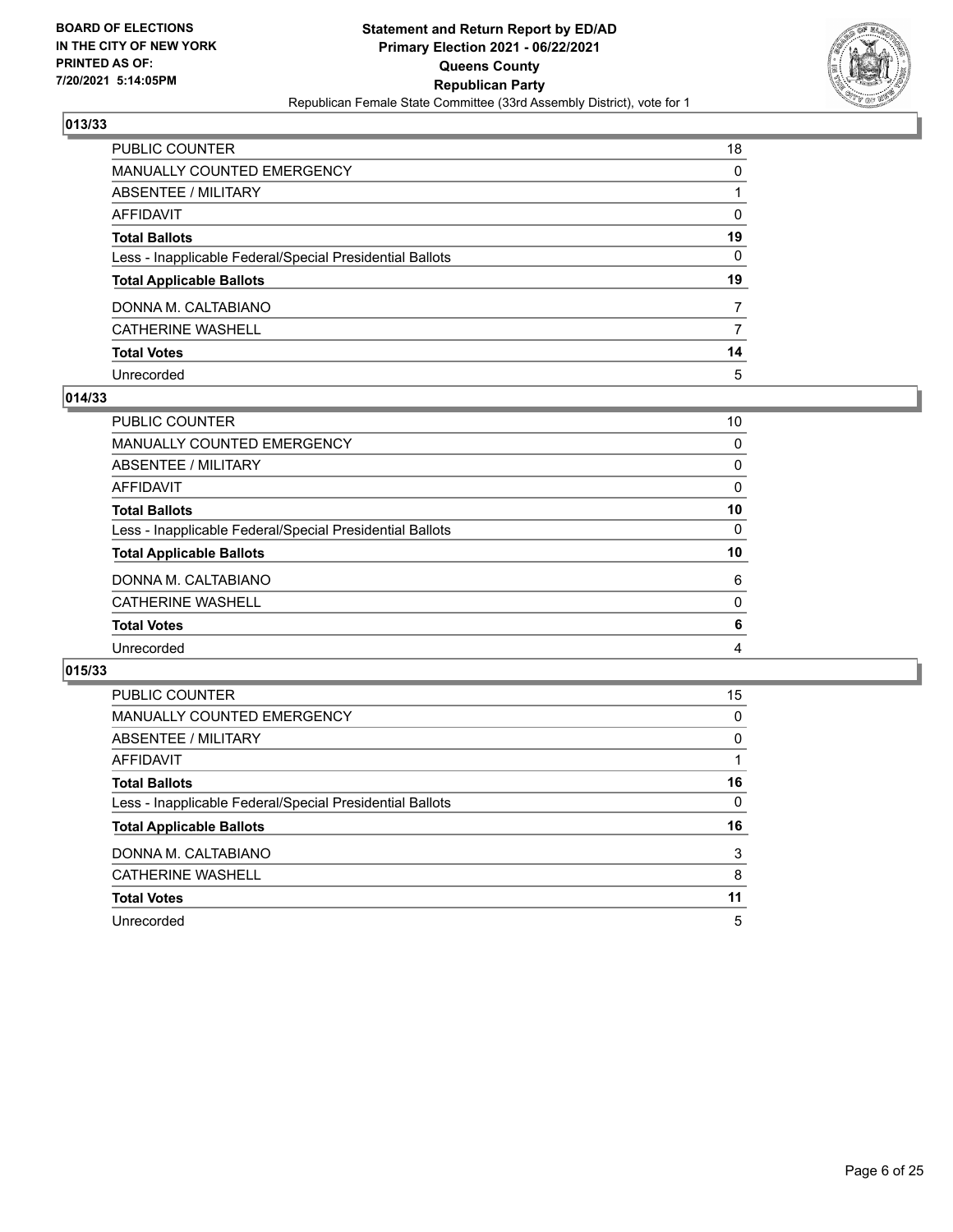

| <b>Total Votes</b>                                       | 4 |
|----------------------------------------------------------|---|
| <b>CATHERINE WASHELL</b>                                 |   |
| DONNA M. CALTABIANO                                      | 3 |
| <b>Total Applicable Ballots</b>                          | 4 |
| Less - Inapplicable Federal/Special Presidential Ballots | 0 |
| <b>Total Ballots</b>                                     | 4 |
| AFFIDAVIT                                                | 0 |
| ABSENTEE / MILITARY                                      | 0 |
| MANUALLY COUNTED EMERGENCY                               | 0 |
| PUBLIC COUNTER                                           | 4 |

#### **017/33**

| PUBLIC COUNTER                                           | 18 |
|----------------------------------------------------------|----|
| <b>MANUALLY COUNTED EMERGENCY</b>                        | 0  |
| <b>ABSENTEE / MILITARY</b>                               | 0  |
| <b>AFFIDAVIT</b>                                         | 0  |
| <b>Total Ballots</b>                                     | 18 |
| Less - Inapplicable Federal/Special Presidential Ballots | 0  |
| <b>Total Applicable Ballots</b>                          | 18 |
| DONNA M. CALTABIANO                                      | 9  |
| <b>CATHERINE WASHELL</b>                                 | 5  |
| UNCOUNTED WRITE-IN PER STATUTE (WRITE-IN)                | 1  |
| <b>Total Votes</b>                                       | 15 |
| Unrecorded                                               | 3  |

| <b>PUBLIC COUNTER</b>                                    | 9        |
|----------------------------------------------------------|----------|
| <b>MANUALLY COUNTED EMERGENCY</b>                        | $\Omega$ |
| <b>ABSENTEE / MILITARY</b>                               | 2        |
| <b>AFFIDAVIT</b>                                         | 0        |
| <b>Total Ballots</b>                                     | 11       |
| Less - Inapplicable Federal/Special Presidential Ballots | 0        |
| <b>Total Applicable Ballots</b>                          | 11       |
|                                                          |          |
| DONNA M. CALTABIANO                                      | 4        |
| <b>CATHERINE WASHELL</b>                                 | 3        |
| <b>Total Votes</b>                                       |          |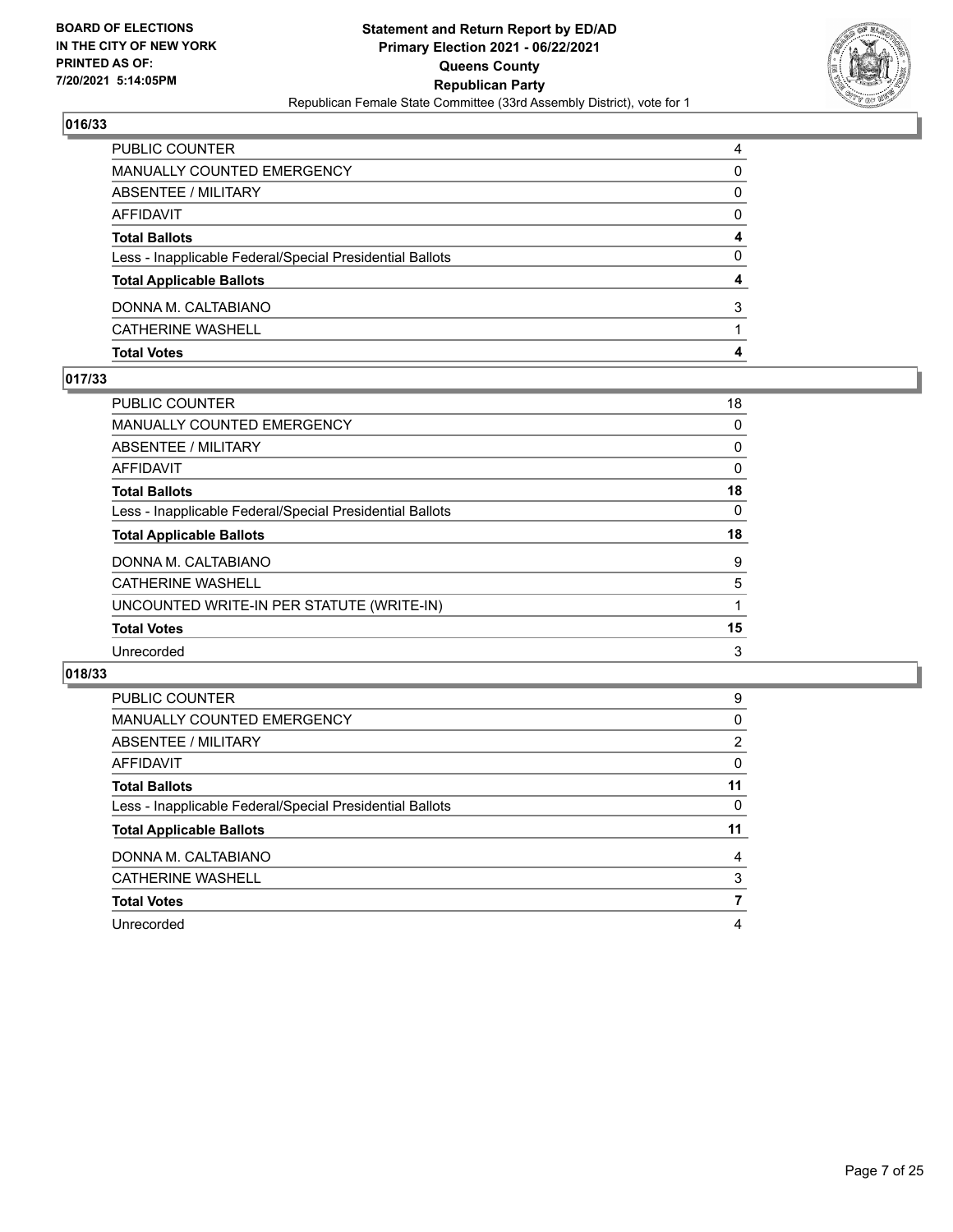

| PUBLIC COUNTER                                           | 8              |
|----------------------------------------------------------|----------------|
| <b>MANUALLY COUNTED EMERGENCY</b>                        | 0              |
| ABSENTEE / MILITARY                                      | 4              |
| <b>AFFIDAVIT</b>                                         | $\mathbf{0}$   |
| <b>Total Ballots</b>                                     | $12 \,$        |
| Less - Inapplicable Federal/Special Presidential Ballots | $\mathbf{0}$   |
| <b>Total Applicable Ballots</b>                          | 12             |
| DONNA M. CALTABIANO                                      | 5              |
| <b>CATHERINE WASHELL</b>                                 | $\overline{2}$ |
| <b>Total Votes</b>                                       |                |
| Unrecorded                                               | 5              |

#### **020/33**

| 0 |
|---|
| 0 |
| 0 |
| 7 |
| 0 |
|   |
| 5 |
|   |
| 6 |
|   |
|   |

| <b>PUBLIC COUNTER</b>                                    |   |
|----------------------------------------------------------|---|
| MANUALLY COUNTED EMERGENCY                               | 0 |
| ABSENTEE / MILITARY                                      |   |
| <b>AFFIDAVIT</b>                                         | 0 |
| <b>Total Ballots</b>                                     | 8 |
| Less - Inapplicable Federal/Special Presidential Ballots | 0 |
| <b>Total Applicable Ballots</b>                          | 8 |
| DONNA M. CALTABIANO                                      | 3 |
| <b>CATHERINE WASHELL</b>                                 |   |
|                                                          | 4 |
| <b>Total Votes</b>                                       |   |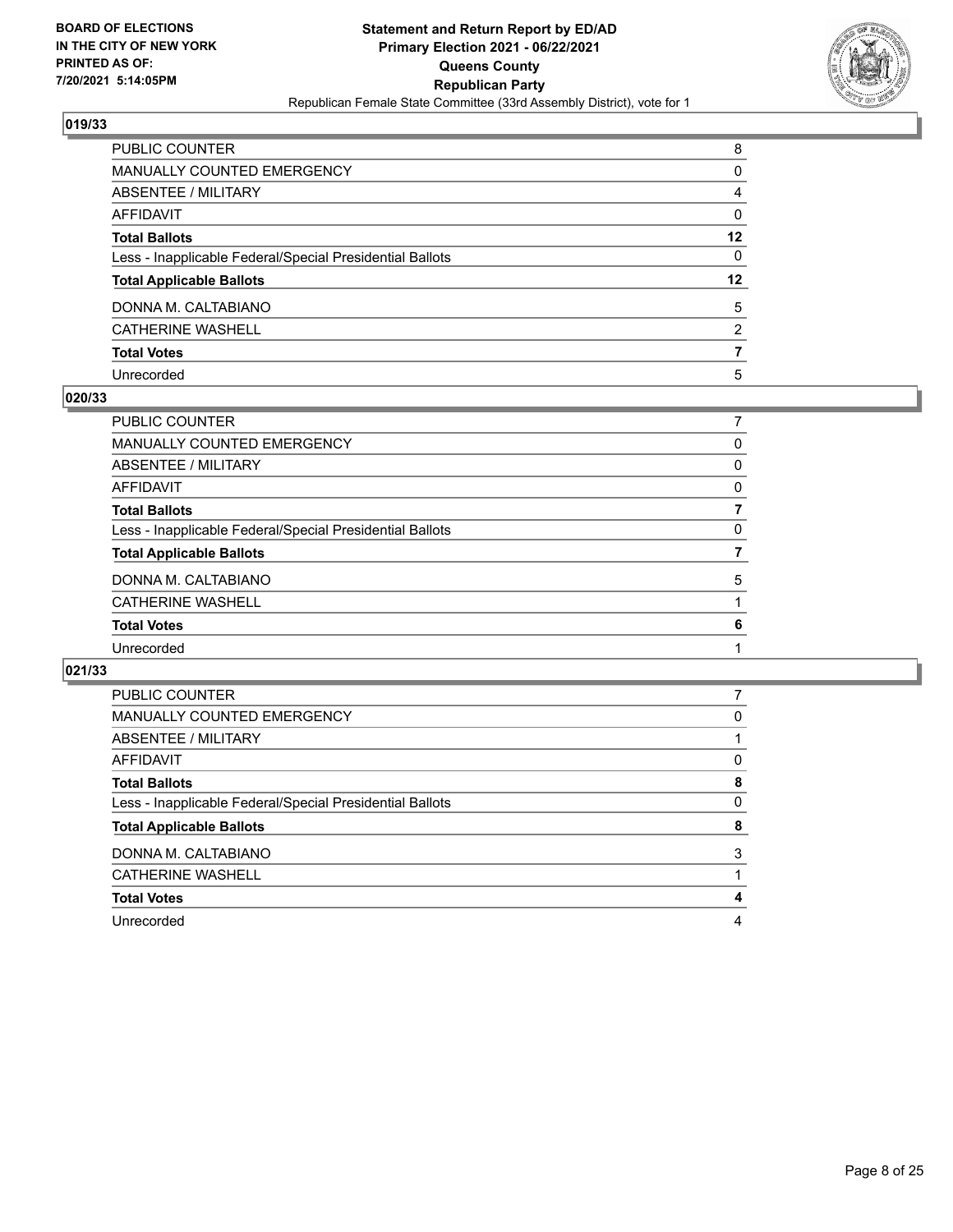

| <b>Total Votes</b>                                       |   |
|----------------------------------------------------------|---|
| <b>CATHERINE WASHELL</b>                                 |   |
| DONNA M. CALTABIANO                                      | 2 |
| <b>Total Applicable Ballots</b>                          | 3 |
| Less - Inapplicable Federal/Special Presidential Ballots | 0 |
| <b>Total Ballots</b>                                     | 3 |
| AFFIDAVIT                                                | 0 |
| <b>ABSENTEE / MILITARY</b>                               | 0 |
| MANUALLY COUNTED EMERGENCY                               | 0 |
| PUBLIC COUNTER                                           | 3 |

#### **023/33**

| PUBLIC COUNTER                                           | 4 |
|----------------------------------------------------------|---|
| <b>MANUALLY COUNTED EMERGENCY</b>                        | 0 |
| <b>ABSENTEE / MILITARY</b>                               | 0 |
| <b>AFFIDAVIT</b>                                         | 0 |
| <b>Total Ballots</b>                                     | 4 |
| Less - Inapplicable Federal/Special Presidential Ballots | 0 |
| <b>Total Applicable Ballots</b>                          | 4 |
| DONNA M. CALTABIANO                                      | 3 |
| <b>CATHERINE WASHELL</b>                                 | 0 |
| UNATTRIBUTABLE WRITE-IN (WRITE-IN)                       |   |
| <b>Total Votes</b>                                       | 4 |

| <b>PUBLIC COUNTER</b>                                    | 4        |
|----------------------------------------------------------|----------|
| <b>MANUALLY COUNTED EMERGENCY</b>                        | 0        |
| ABSENTEE / MILITARY                                      | $\Omega$ |
| <b>AFFIDAVIT</b>                                         | 0        |
| <b>Total Ballots</b>                                     | 4        |
| Less - Inapplicable Federal/Special Presidential Ballots | 0        |
| <b>Total Applicable Ballots</b>                          | 4        |
| DONNA M. CALTABIANO                                      |          |
| <b>CATHERINE WASHELL</b>                                 |          |
| <b>Total Votes</b>                                       | 2        |
| Unrecorded                                               | 2        |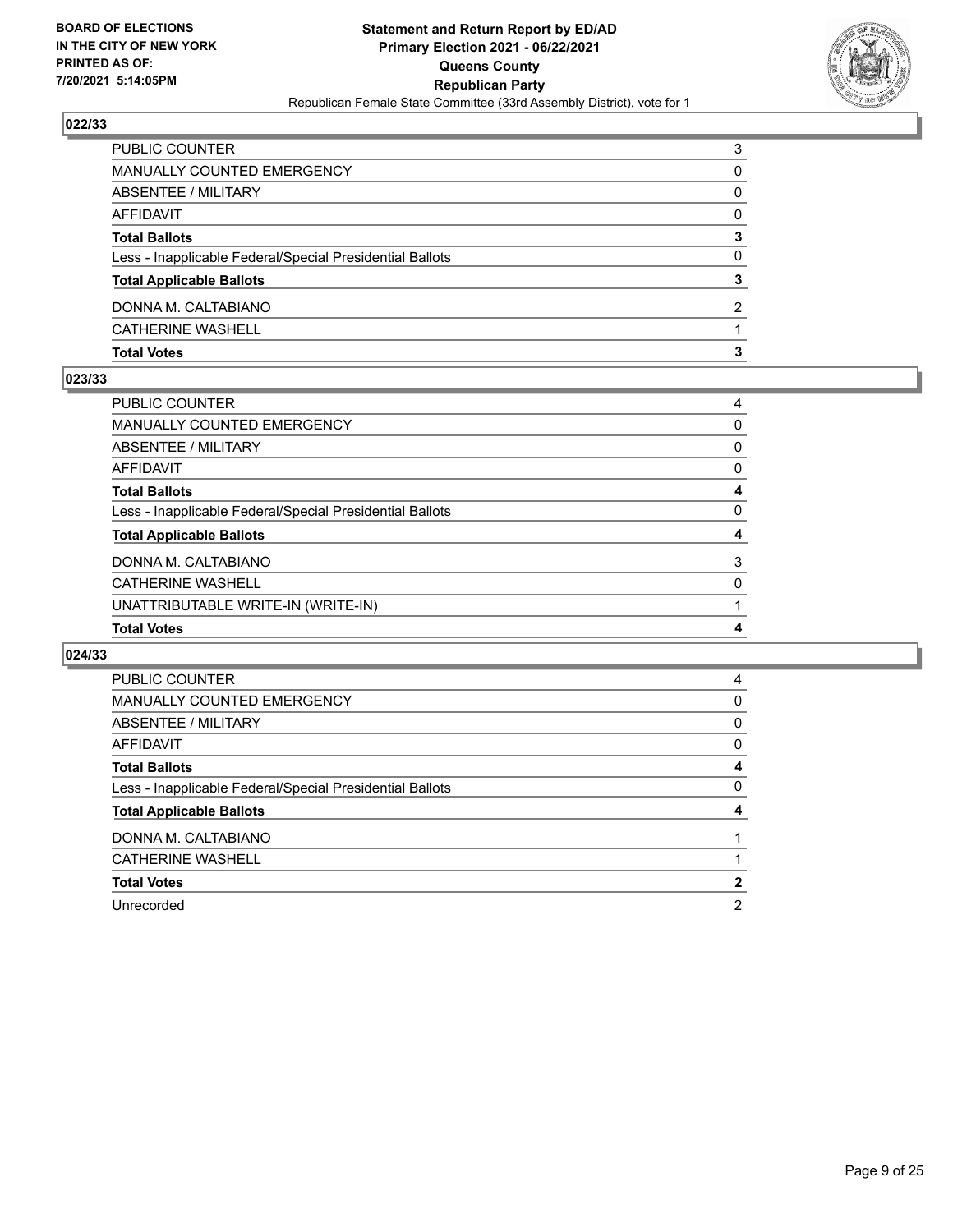

| PUBLIC COUNTER                                           | 9        |
|----------------------------------------------------------|----------|
| MANUALLY COUNTED EMERGENCY                               | 0        |
| ABSENTEE / MILITARY                                      | $\Omega$ |
| <b>AFFIDAVIT</b>                                         | $\Omega$ |
| <b>Total Ballots</b>                                     | 9        |
| Less - Inapplicable Federal/Special Presidential Ballots | $\Omega$ |
| <b>Total Applicable Ballots</b>                          | 9        |
| DONNA M. CALTABIANO                                      | 5        |
| <b>CATHERINE WASHELL</b>                                 |          |
| <b>Total Votes</b>                                       | 6        |
| Unrecorded                                               | 3        |

#### **026/33**

| PUBLIC COUNTER                                           | 6        |
|----------------------------------------------------------|----------|
| <b>MANUALLY COUNTED EMERGENCY</b>                        | $\Omega$ |
| <b>ABSENTEE / MILITARY</b>                               | 0        |
| <b>AFFIDAVIT</b>                                         | $\Omega$ |
| <b>Total Ballots</b>                                     | 6        |
| Less - Inapplicable Federal/Special Presidential Ballots | $\Omega$ |
| <b>Total Applicable Ballots</b>                          | 6        |
| DONNA M. CALTABIANO                                      |          |
| <b>CATHERINE WASHELL</b>                                 | 3        |
| <b>Total Votes</b>                                       | 4        |
| Unrecorded                                               | 2        |
|                                                          |          |

| PUBLIC COUNTER                                           | 2 |
|----------------------------------------------------------|---|
| <b>MANUALLY COUNTED EMERGENCY</b>                        | 0 |
| ABSENTEE / MILITARY                                      | 0 |
| <b>AFFIDAVIT</b>                                         | 0 |
| <b>Total Ballots</b>                                     | 2 |
| Less - Inapplicable Federal/Special Presidential Ballots | 0 |
| <b>Total Applicable Ballots</b>                          | 2 |
| DONNA M. CALTABIANO                                      |   |
| <b>CATHERINE WASHELL</b>                                 | 0 |
| <b>Total Votes</b>                                       |   |
|                                                          |   |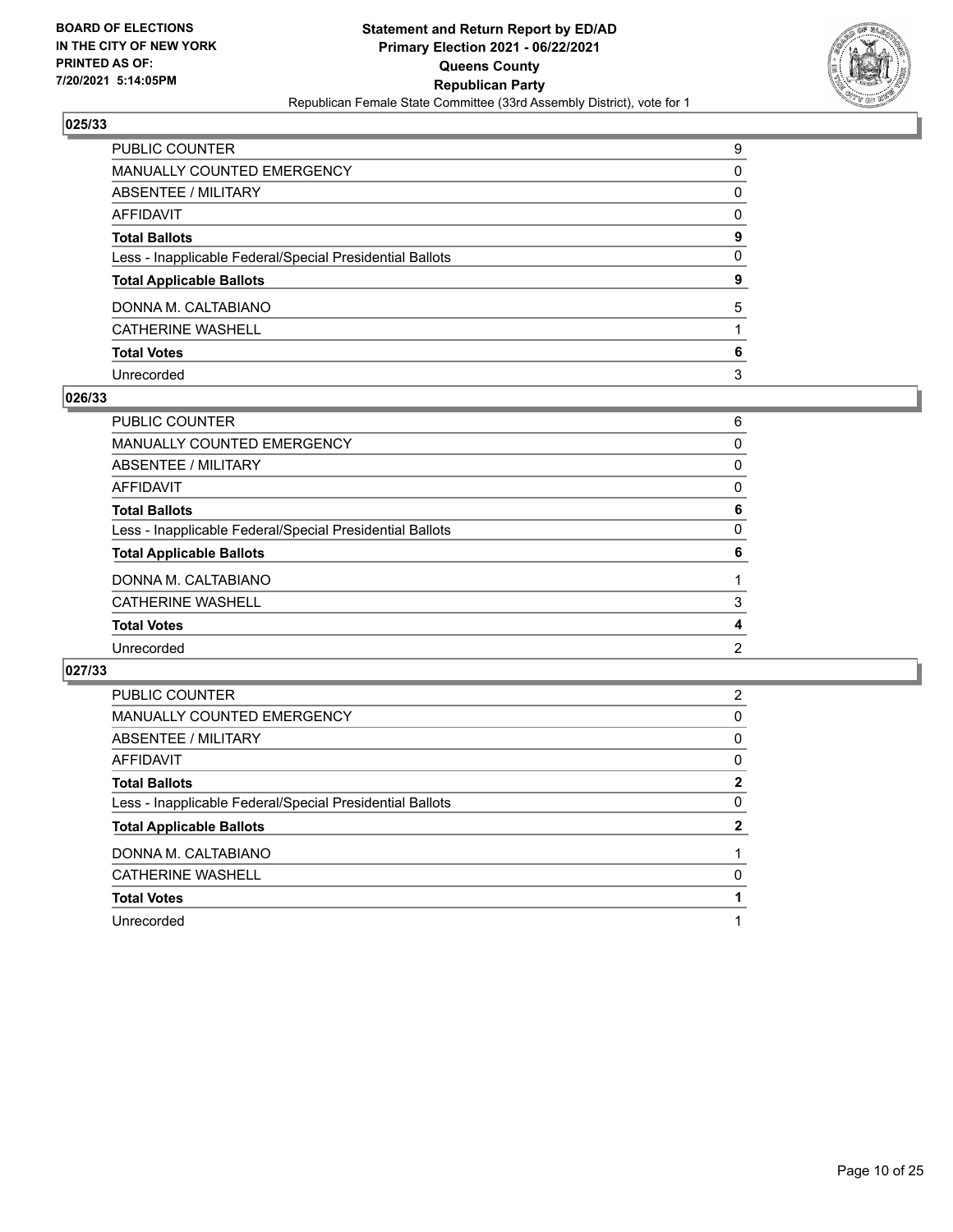

| PUBLIC COUNTER                                           |          |
|----------------------------------------------------------|----------|
| MANUALLY COUNTED EMERGENCY                               | 0        |
| <b>ABSENTEE / MILITARY</b>                               | $\Omega$ |
| <b>AFFIDAVIT</b>                                         | $\Omega$ |
| <b>Total Ballots</b>                                     |          |
| Less - Inapplicable Federal/Special Presidential Ballots | 0        |
| <b>Total Applicable Ballots</b>                          |          |
| DONNA M. CALTABIANO                                      | $\Omega$ |
| <b>CATHERINE WASHELL</b>                                 | $\Omega$ |
| <b>Total Votes</b>                                       | 0        |
| Unrecorded                                               |          |

#### **029/33**

| PUBLIC COUNTER                                           |              |
|----------------------------------------------------------|--------------|
| <b>MANUALLY COUNTED EMERGENCY</b>                        | 0            |
| ABSENTEE / MILITARY                                      |              |
| <b>AFFIDAVIT</b>                                         | 0            |
| <b>Total Ballots</b>                                     | $\mathbf{2}$ |
| Less - Inapplicable Federal/Special Presidential Ballots | 0            |
| <b>Total Applicable Ballots</b>                          | $\mathbf{2}$ |
| DONNA M. CALTABIANO                                      | $\Omega$     |
| <b>CATHERINE WASHELL</b>                                 |              |
| <b>Total Votes</b>                                       |              |
| Unrecorded                                               |              |
|                                                          |              |

| <b>PUBLIC COUNTER</b>                                    | 0        |
|----------------------------------------------------------|----------|
| MANUALLY COUNTED EMERGENCY                               | 0        |
| ABSENTEE / MILITARY                                      | 0        |
| AFFIDAVIT                                                | 0        |
| <b>Total Ballots</b>                                     | 0        |
| Less - Inapplicable Federal/Special Presidential Ballots | 0        |
| <b>Total Applicable Ballots</b>                          | 0        |
| DONNA M. CALTABIANO                                      | 0        |
| <b>CATHERINE WASHELL</b>                                 | $\Omega$ |
| <b>Total Votes</b>                                       | 0        |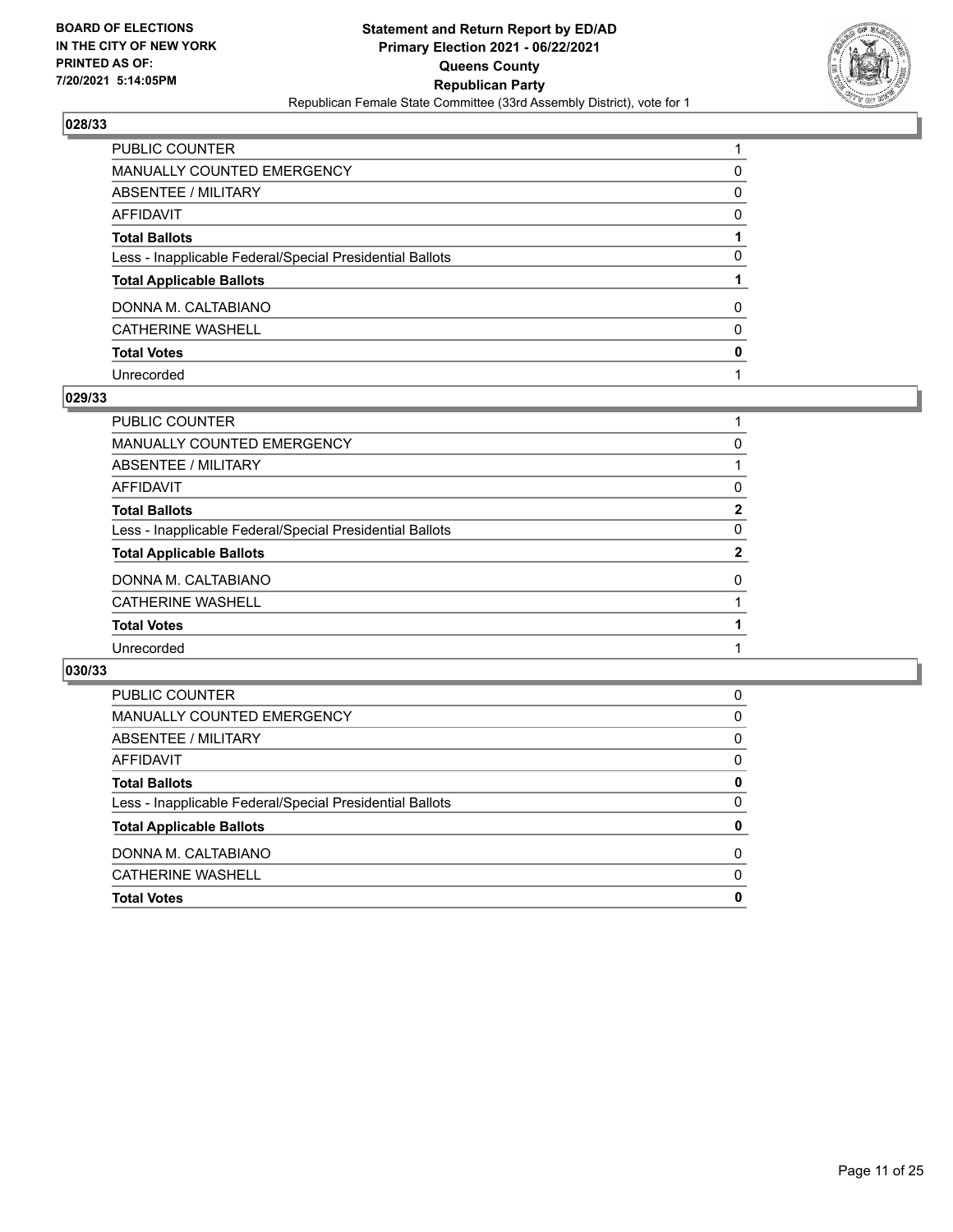

| MANUALLY COUNTED EMERGENCY<br>0<br><b>ABSENTEE / MILITARY</b><br>0<br>AFFIDAVIT<br>$\Omega$<br><b>Total Ballots</b><br>0<br>$\Omega$<br>Less - Inapplicable Federal/Special Presidential Ballots<br>0<br><b>Total Applicable Ballots</b><br>DONNA M. CALTABIANO<br>$\Omega$<br><b>CATHERINE WASHELL</b><br>$\Omega$<br>0<br><b>Total Votes</b> | PUBLIC COUNTER | $\Omega$ |
|------------------------------------------------------------------------------------------------------------------------------------------------------------------------------------------------------------------------------------------------------------------------------------------------------------------------------------------------|----------------|----------|
|                                                                                                                                                                                                                                                                                                                                                |                |          |
|                                                                                                                                                                                                                                                                                                                                                |                |          |
|                                                                                                                                                                                                                                                                                                                                                |                |          |
|                                                                                                                                                                                                                                                                                                                                                |                |          |
|                                                                                                                                                                                                                                                                                                                                                |                |          |
|                                                                                                                                                                                                                                                                                                                                                |                |          |
|                                                                                                                                                                                                                                                                                                                                                |                |          |
|                                                                                                                                                                                                                                                                                                                                                |                |          |
|                                                                                                                                                                                                                                                                                                                                                |                |          |

#### **032/33**

| PUBLIC COUNTER                                           |          |
|----------------------------------------------------------|----------|
| MANUALLY COUNTED EMERGENCY                               | 0        |
| ABSENTEE / MILITARY                                      | $\Omega$ |
| AFFIDAVIT                                                | $\Omega$ |
| Total Ballots                                            |          |
| Less - Inapplicable Federal/Special Presidential Ballots | $\Omega$ |
| <b>Total Applicable Ballots</b>                          |          |
| DONNA M. CALTABIANO                                      | $\Omega$ |
| CATHERINE WASHELL                                        |          |
| <b>Total Votes</b>                                       |          |
|                                                          |          |

## **033/33**

| PUBLIC COUNTER                                           |          |
|----------------------------------------------------------|----------|
| <b>MANUALLY COUNTED EMERGENCY</b>                        | 0        |
| ABSENTEE / MILITARY                                      | 0        |
| AFFIDAVIT                                                | 0        |
| <b>Total Ballots</b>                                     |          |
| Less - Inapplicable Federal/Special Presidential Ballots | 0        |
| <b>Total Applicable Ballots</b>                          |          |
| DONNA M. CALTABIANO                                      | 0        |
| <b>CATHERINE WASHELL</b>                                 | $\Omega$ |
| <b>Total Votes</b>                                       | 0        |
| Unrecorded                                               |          |
|                                                          |          |

| <b>PUBLIC COUNTER</b>                                    | 0        |
|----------------------------------------------------------|----------|
| MANUALLY COUNTED EMERGENCY                               | 0        |
| ABSENTEE / MILITARY                                      | 0        |
| AFFIDAVIT                                                | 0        |
| <b>Total Ballots</b>                                     | 0        |
| Less - Inapplicable Federal/Special Presidential Ballots | $\Omega$ |
| <b>Total Applicable Ballots</b>                          | 0        |
| DONNA M. CALTABIANO                                      | 0        |
| <b>CATHERINE WASHELL</b>                                 | 0        |
| <b>Total Votes</b>                                       | 0        |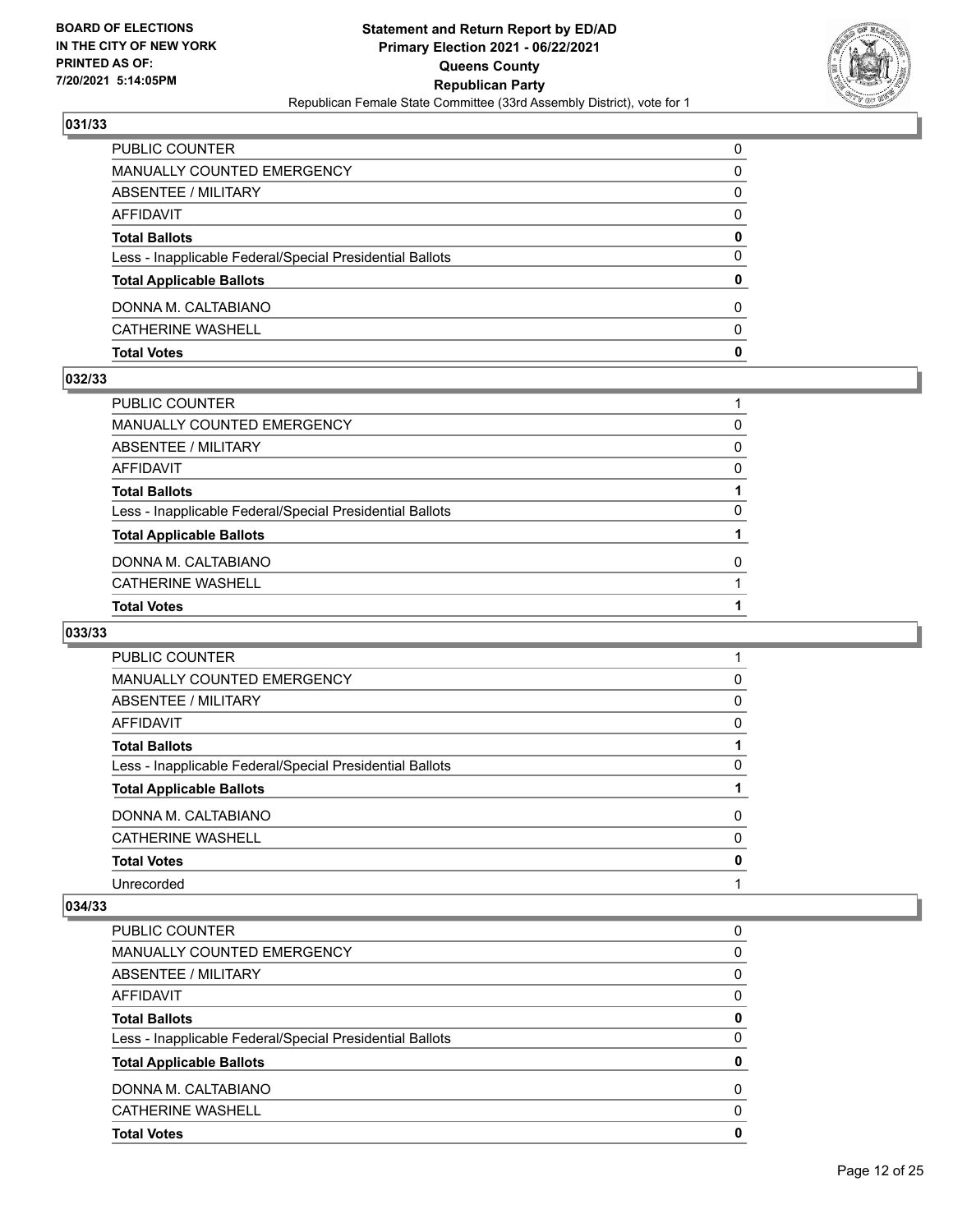

| <b>Total Votes</b>                                       | 0        |
|----------------------------------------------------------|----------|
| <b>CATHERINE WASHELL</b>                                 | $\Omega$ |
| DONNA M. CALTABIANO                                      | $\Omega$ |
| <b>Total Applicable Ballots</b>                          | 0        |
| Less - Inapplicable Federal/Special Presidential Ballots | $\Omega$ |
| <b>Total Ballots</b>                                     | 0        |
| AFFIDAVIT                                                | 0        |
| ABSENTEE / MILITARY                                      | $\Omega$ |
| MANUALLY COUNTED EMERGENCY                               | 0        |
| PUBLIC COUNTER                                           | $\Omega$ |

#### **036/33**

| <b>Total Votes</b>                                       | $\mathbf{0}$ |
|----------------------------------------------------------|--------------|
| CATHERINE WASHELL                                        | $\mathbf{0}$ |
| DONNA M. CALTABIANO                                      | $\Omega$     |
| <b>Total Applicable Ballots</b>                          | 0            |
| Less - Inapplicable Federal/Special Presidential Ballots | $\mathbf{0}$ |
| <b>Total Ballots</b>                                     | 0            |
| AFFIDAVIT                                                | $\mathbf{0}$ |
| ABSENTEE / MILITARY                                      | $\mathbf{0}$ |
| MANUALLY COUNTED EMERGENCY                               | $\Omega$     |
| PUBLIC COUNTER                                           | $\Omega$     |

## **037/33**

| <b>Total Votes</b>                                       | 0        |
|----------------------------------------------------------|----------|
| <b>CATHERINE WASHELL</b>                                 | $\Omega$ |
| DONNA M. CALTABIANO                                      | 0        |
| <b>Total Applicable Ballots</b>                          | 0        |
| Less - Inapplicable Federal/Special Presidential Ballots | $\Omega$ |
| <b>Total Ballots</b>                                     | 0        |
| AFFIDAVIT                                                | 0        |
| ABSENTEE / MILITARY                                      | 0        |
| <b>MANUALLY COUNTED EMERGENCY</b>                        | 0        |
| <b>PUBLIC COUNTER</b>                                    | 0        |

| <b>Total Votes</b>                                       | 0 |
|----------------------------------------------------------|---|
| <b>CATHERINE WASHELL</b>                                 | 0 |
| DONNA M. CALTABIANO                                      | 0 |
| <b>Total Applicable Ballots</b>                          | 0 |
| Less - Inapplicable Federal/Special Presidential Ballots | 0 |
| <b>Total Ballots</b>                                     | 0 |
| AFFIDAVIT                                                | 0 |
| ABSENTEE / MILITARY                                      | 0 |
| MANUALLY COUNTED EMERGENCY                               | 0 |
| PUBLIC COUNTER                                           | 0 |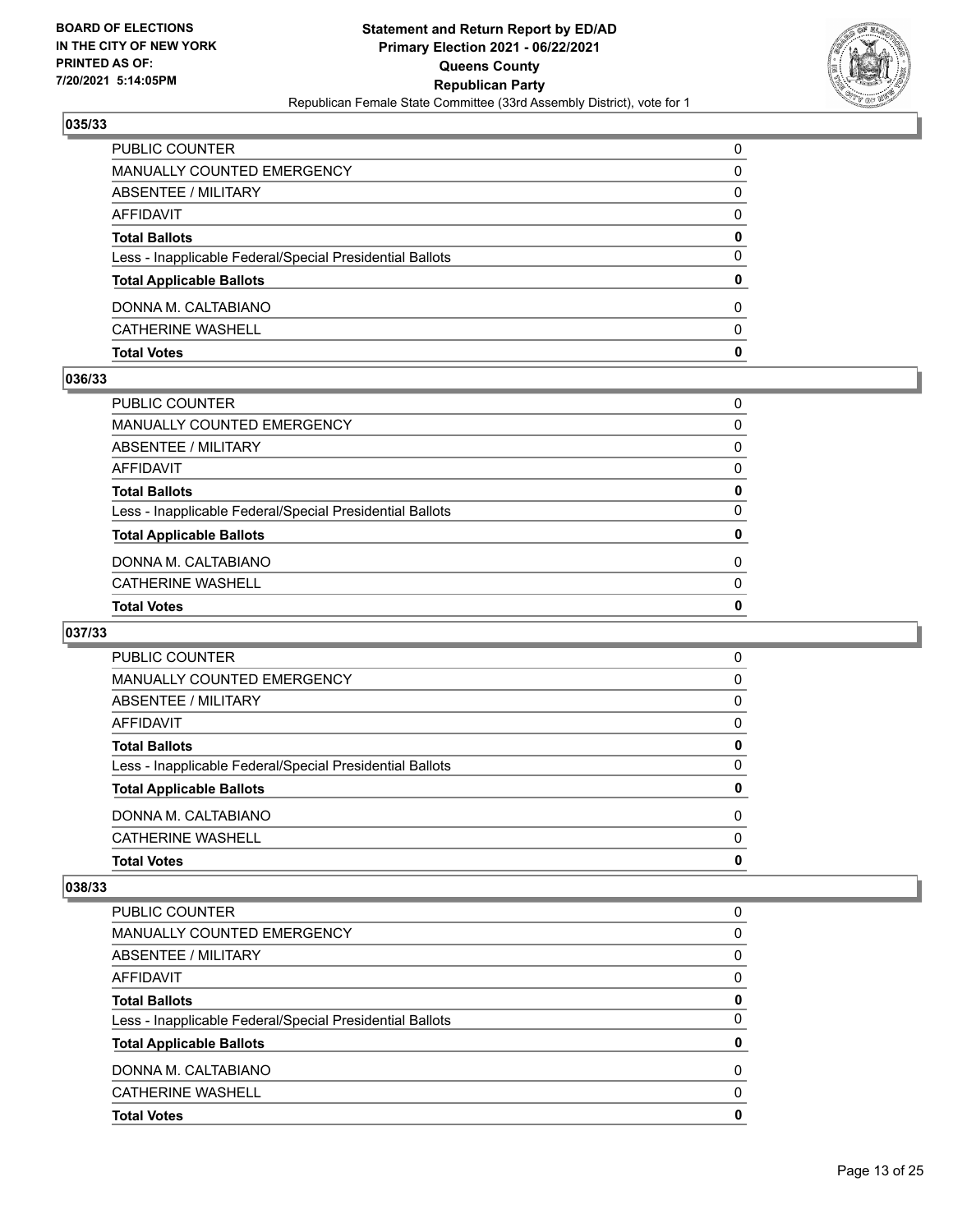

| <b>Total Votes</b>                                       |   |
|----------------------------------------------------------|---|
| <b>CATHERINE WASHELL</b>                                 | O |
| DONNA M. CALTABIANO                                      |   |
| <b>Total Applicable Ballots</b>                          |   |
| Less - Inapplicable Federal/Special Presidential Ballots | 0 |
| <b>Total Ballots</b>                                     |   |
| AFFIDAVIT                                                | 0 |
| ABSENTEE / MILITARY                                      | 0 |
| MANUALLY COUNTED EMERGENCY                               | 0 |
| PUBLIC COUNTER                                           |   |

#### **040/33**

| PUBLIC COUNTER                                           | 0            |
|----------------------------------------------------------|--------------|
| MANUALLY COUNTED EMERGENCY                               | $\Omega$     |
| ABSENTEE / MILITARY                                      | $\Omega$     |
| AFFIDAVIT                                                | $\Omega$     |
| <b>Total Ballots</b>                                     | 0            |
| Less - Inapplicable Federal/Special Presidential Ballots | $\mathbf{0}$ |
| <b>Total Applicable Ballots</b>                          | 0            |
| DONNA M. CALTABIANO                                      | 0            |
| CATHERINE WASHELL                                        | $\Omega$     |
| <b>Total Votes</b>                                       | 0            |
|                                                          |              |

## **041/33**

| <b>Total Votes</b>                                       |          |
|----------------------------------------------------------|----------|
| CATHERINE WASHELL                                        | 0        |
| DONNA M. CALTABIANO                                      |          |
| <b>Total Applicable Ballots</b>                          |          |
| Less - Inapplicable Federal/Special Presidential Ballots | $\Omega$ |
| <b>Total Ballots</b>                                     |          |
| AFFIDAVIT                                                | $\Omega$ |
| ABSENTEE / MILITARY                                      | 0        |
| MANUALLY COUNTED EMERGENCY                               | 0        |
| <b>PUBLIC COUNTER</b>                                    |          |

| <b>PUBLIC COUNTER</b>                                    | O |
|----------------------------------------------------------|---|
| <b>MANUALLY COUNTED EMERGENCY</b>                        | 0 |
| ABSENTEE / MILITARY                                      | 0 |
| AFFIDAVIT                                                | 0 |
| <b>Total Ballots</b>                                     | 0 |
| Less - Inapplicable Federal/Special Presidential Ballots | 0 |
| <b>Total Applicable Ballots</b>                          | 0 |
| DONNA M. CALTABIANO                                      | 0 |
| <b>CATHERINE WASHELL</b>                                 | 0 |
| <b>Total Votes</b>                                       | O |
|                                                          |   |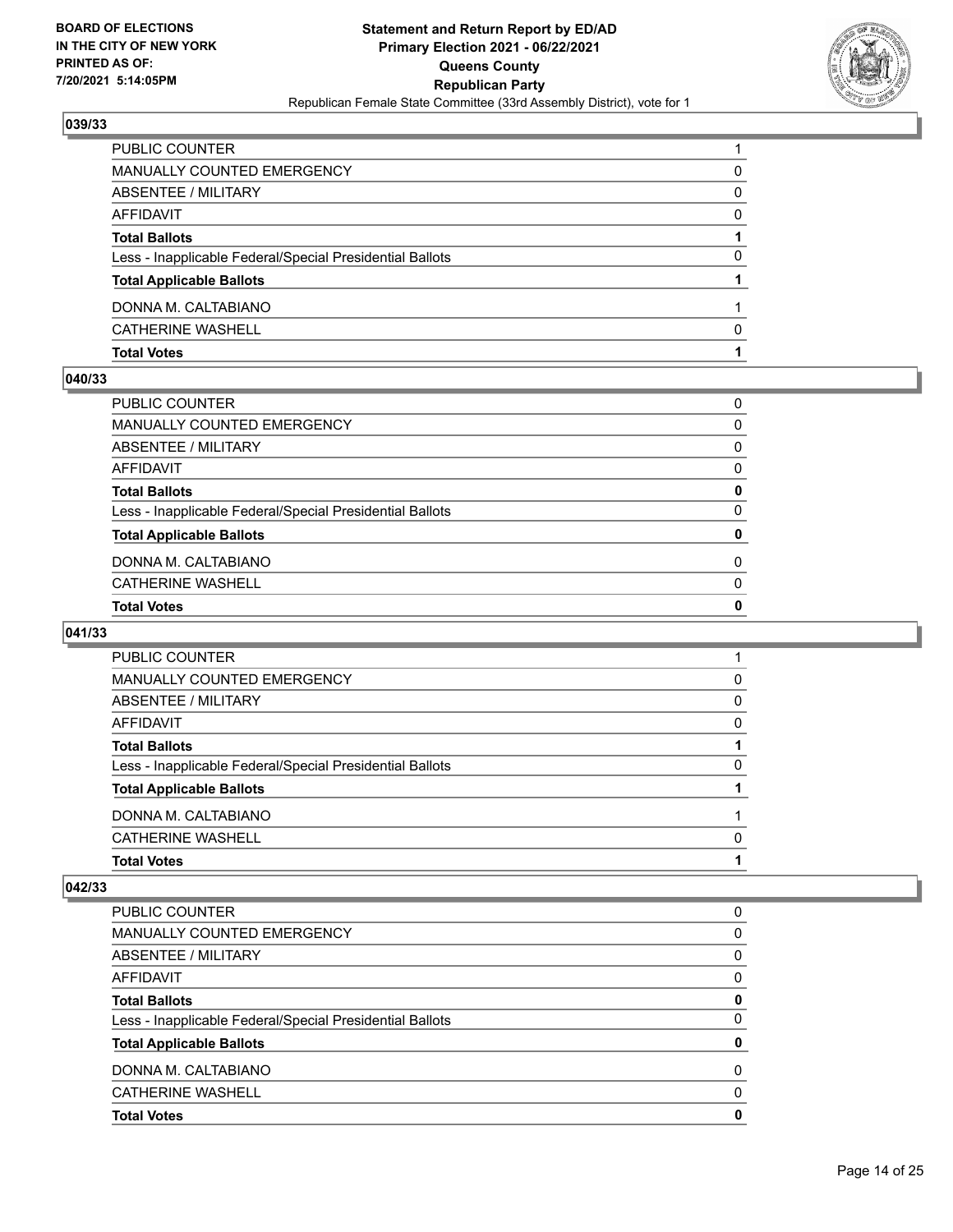

| PUBLIC COUNTER                                           | 5            |
|----------------------------------------------------------|--------------|
| MANUALLY COUNTED EMERGENCY                               | $\Omega$     |
| ABSENTEE / MILITARY                                      | 0            |
| AFFIDAVIT                                                | $\Omega$     |
| Total Ballots                                            | 5            |
| Less - Inapplicable Federal/Special Presidential Ballots | $\mathbf{0}$ |
| <b>Total Applicable Ballots</b>                          | 5            |
| DONNA M. CALTABIANO                                      | 3            |
| CATHERINE WASHELL                                        |              |
| <b>Total Votes</b>                                       | 4            |
| Unrecorded                                               |              |

#### **044/33**

| <b>Total Votes</b>                                       | 0        |
|----------------------------------------------------------|----------|
| <b>CATHERINE WASHELL</b>                                 | $\Omega$ |
| DONNA M. CALTABIANO                                      | $\Omega$ |
| <b>Total Applicable Ballots</b>                          | 0        |
| Less - Inapplicable Federal/Special Presidential Ballots | $\Omega$ |
| <b>Total Ballots</b>                                     | 0        |
| AFFIDAVIT                                                | 0        |
| ABSENTEE / MILITARY                                      | 0        |
| MANUALLY COUNTED EMERGENCY                               | 0        |
| PUBLIC COUNTER                                           | 0        |

## **045/33**

| <b>PUBLIC COUNTER</b>                                    |              |
|----------------------------------------------------------|--------------|
| MANUALLY COUNTED EMERGENCY                               | 0            |
| ABSENTEE / MILITARY                                      | 0            |
| AFFIDAVIT                                                | 0            |
| <b>Total Ballots</b>                                     |              |
| Less - Inapplicable Federal/Special Presidential Ballots | 0            |
| <b>Total Applicable Ballots</b>                          |              |
| DONNA M. CALTABIANO                                      |              |
| CATHERINE WASHELL                                        | <sup>0</sup> |
| <b>Total Votes</b>                                       |              |

| <b>PUBLIC COUNTER</b>                                    |              |
|----------------------------------------------------------|--------------|
| MANUALLY COUNTED EMERGENCY                               | 0            |
| <b>ABSENTEE / MILITARY</b>                               | 0            |
| AFFIDAVIT                                                | 0            |
| <b>Total Ballots</b>                                     |              |
| Less - Inapplicable Federal/Special Presidential Ballots | 0            |
| <b>Total Applicable Ballots</b>                          |              |
| DONNA M. CALTABIANO                                      |              |
| <b>CATHERINE WASHELL</b>                                 | <sup>0</sup> |
| <b>Total Votes</b>                                       |              |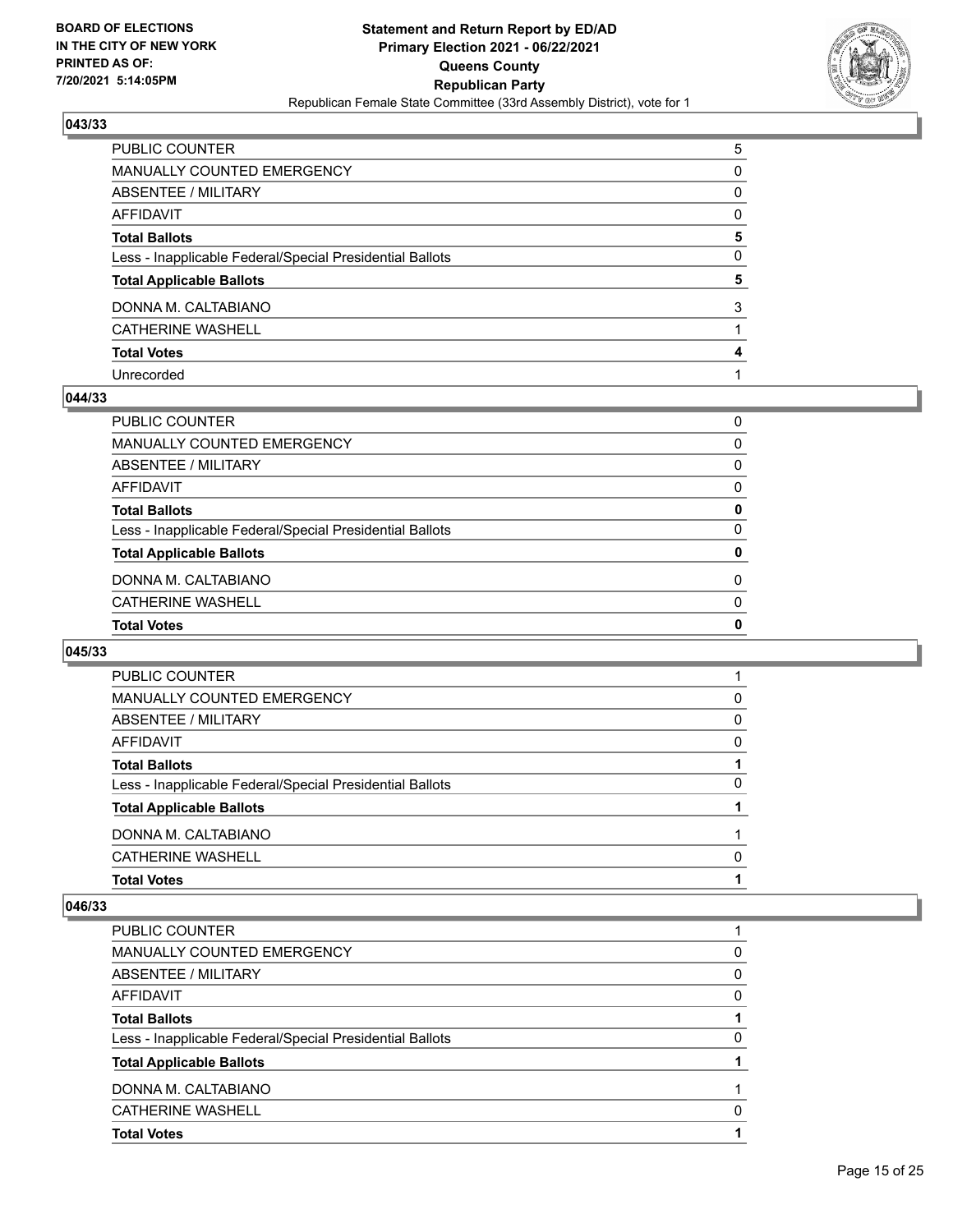

| PUBLIC COUNTER                                           |          |
|----------------------------------------------------------|----------|
| <b>MANUALLY COUNTED EMERGENCY</b>                        | 0        |
| ABSENTEE / MILITARY                                      | $\Omega$ |
| <b>AFFIDAVIT</b>                                         | $\Omega$ |
| <b>Total Ballots</b>                                     |          |
| Less - Inapplicable Federal/Special Presidential Ballots | 0        |
| <b>Total Applicable Ballots</b>                          |          |
| DONNA M. CALTABIANO                                      | $\Omega$ |
| <b>CATHERINE WASHELL</b>                                 | $\Omega$ |
| <b>Total Votes</b>                                       | 0        |
| Unrecorded                                               |          |

#### **048/33**

| <b>Total Votes</b>                                       | 2              |
|----------------------------------------------------------|----------------|
| <b>CATHERINE WASHELL</b>                                 |                |
| DONNA M. CALTABIANO                                      |                |
| <b>Total Applicable Ballots</b>                          | 2              |
| Less - Inapplicable Federal/Special Presidential Ballots | $\Omega$       |
| <b>Total Ballots</b>                                     | 2              |
| AFFIDAVIT                                                | 0              |
| ABSENTEE / MILITARY                                      | 0              |
| MANUALLY COUNTED EMERGENCY                               | 0              |
| PUBLIC COUNTER                                           | $\overline{2}$ |

## **049/33**

| <b>PUBLIC COUNTER</b>                                    | 6            |
|----------------------------------------------------------|--------------|
| MANUALLY COUNTED EMERGENCY                               | 0            |
| ABSENTEE / MILITARY                                      | $\mathbf{0}$ |
| AFFIDAVIT                                                | $\Omega$     |
| <b>Total Ballots</b>                                     | 6            |
| Less - Inapplicable Federal/Special Presidential Ballots | 0            |
| <b>Total Applicable Ballots</b>                          | 6            |
| DONNA M. CALTABIANO                                      | 4            |
| CATHERINE WASHELL                                        | 2            |
| <b>Total Votes</b>                                       | 6            |

| <b>PUBLIC COUNTER</b>                                    | 0        |
|----------------------------------------------------------|----------|
| <b>MANUALLY COUNTED EMERGENCY</b>                        | 0        |
| ABSENTEE / MILITARY                                      | 0        |
| AFFIDAVIT                                                | 0        |
| <b>Total Ballots</b>                                     | 0        |
| Less - Inapplicable Federal/Special Presidential Ballots | 0        |
| <b>Total Applicable Ballots</b>                          | 0        |
| DONNA M. CALTABIANO                                      | $\Omega$ |
| <b>CATHERINE WASHELL</b>                                 | 0        |
| <b>Total Votes</b>                                       | 0        |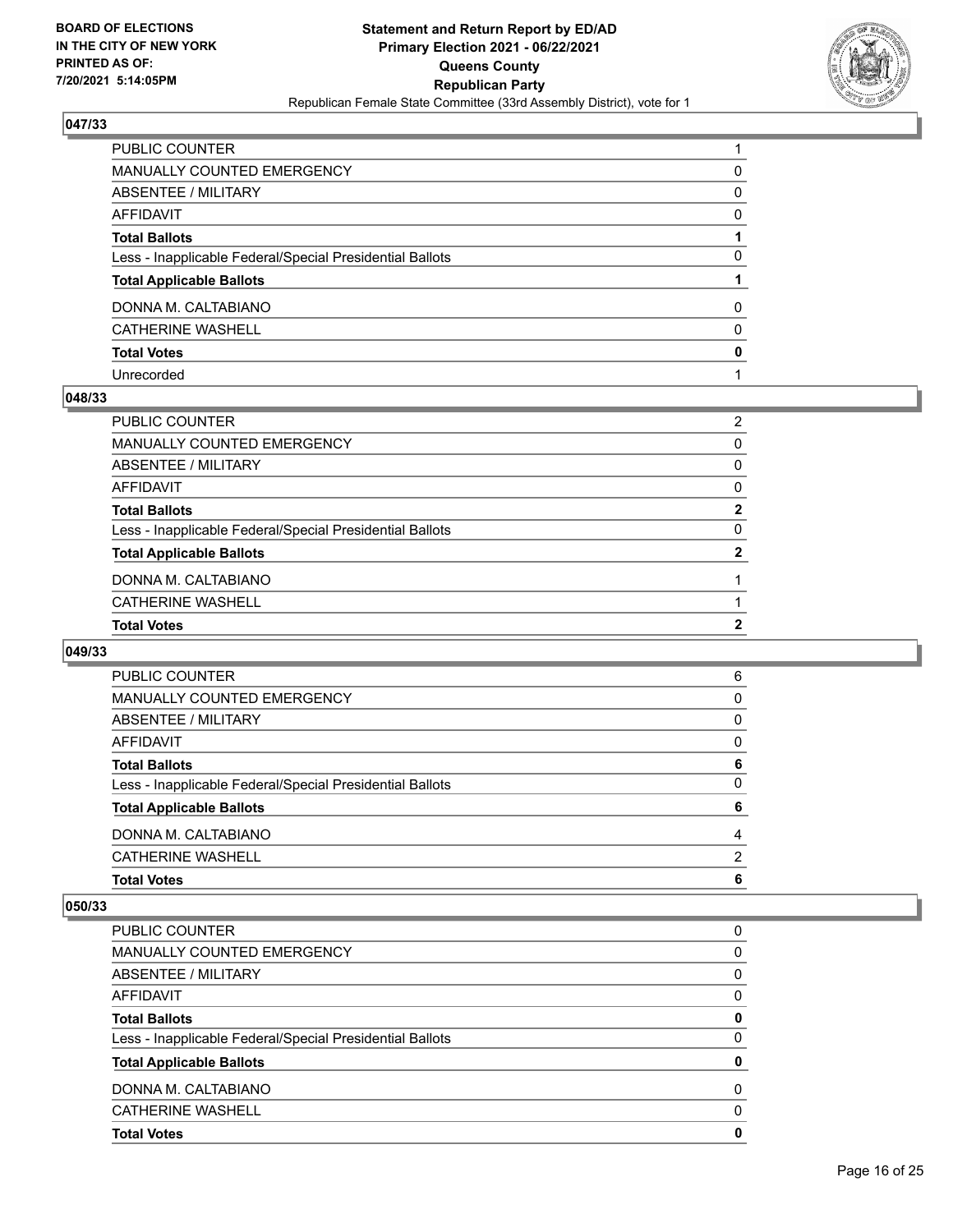

| <b>Total Votes</b>                                       | 6             |
|----------------------------------------------------------|---------------|
| <b>CATHERINE WASHELL</b>                                 | $\mathcal{P}$ |
| DONNA M. CALTABIANO                                      | 4             |
| <b>Total Applicable Ballots</b>                          | 6             |
| Less - Inapplicable Federal/Special Presidential Ballots | 0             |
| <b>Total Ballots</b>                                     | 6             |
| AFFIDAVIT                                                | $\Omega$      |
| ABSENTEE / MILITARY                                      | 0             |
| MANUALLY COUNTED EMERGENCY                               | 0             |
| PUBLIC COUNTER                                           | 6             |

#### **052/33**

| PUBLIC COUNTER                                           | 4              |
|----------------------------------------------------------|----------------|
| MANUALLY COUNTED EMERGENCY                               | 0              |
| ABSENTEE / MILITARY                                      | $\overline{2}$ |
| AFFIDAVIT                                                | 0              |
| <b>Total Ballots</b>                                     | 6              |
| Less - Inapplicable Federal/Special Presidential Ballots | $\Omega$       |
| <b>Total Applicable Ballots</b>                          | 6              |
| DONNA M. CALTABIANO                                      |                |
|                                                          |                |
| CATHERINE WASHELL                                        | $\overline{2}$ |
| <b>Total Votes</b>                                       | 3              |
| Unrecorded                                               | 3              |

## **053/33**

| <b>PUBLIC COUNTER</b>                                    |              |
|----------------------------------------------------------|--------------|
| MANUALLY COUNTED EMERGENCY                               | 0            |
| ABSENTEE / MILITARY                                      | 0            |
| AFFIDAVIT                                                | 0            |
| <b>Total Ballots</b>                                     |              |
| Less - Inapplicable Federal/Special Presidential Ballots | 0            |
| <b>Total Applicable Ballots</b>                          |              |
| DONNA M. CALTABIANO                                      |              |
| CATHERINE WASHELL                                        | <sup>0</sup> |
| <b>Total Votes</b>                                       |              |

| <b>Total Votes</b>                                       | $\mathbf{2}$ |
|----------------------------------------------------------|--------------|
| <b>CATHERINE WASHELL</b>                                 | 0            |
| DONNA M. CALTABIANO                                      | 2            |
| <b>Total Applicable Ballots</b>                          |              |
| Less - Inapplicable Federal/Special Presidential Ballots | 0            |
| <b>Total Ballots</b>                                     | 2            |
| AFFIDAVIT                                                | 0            |
| ABSENTEE / MILITARY                                      | 0            |
| <b>MANUALLY COUNTED EMERGENCY</b>                        | 0            |
| <b>PUBLIC COUNTER</b>                                    | 2            |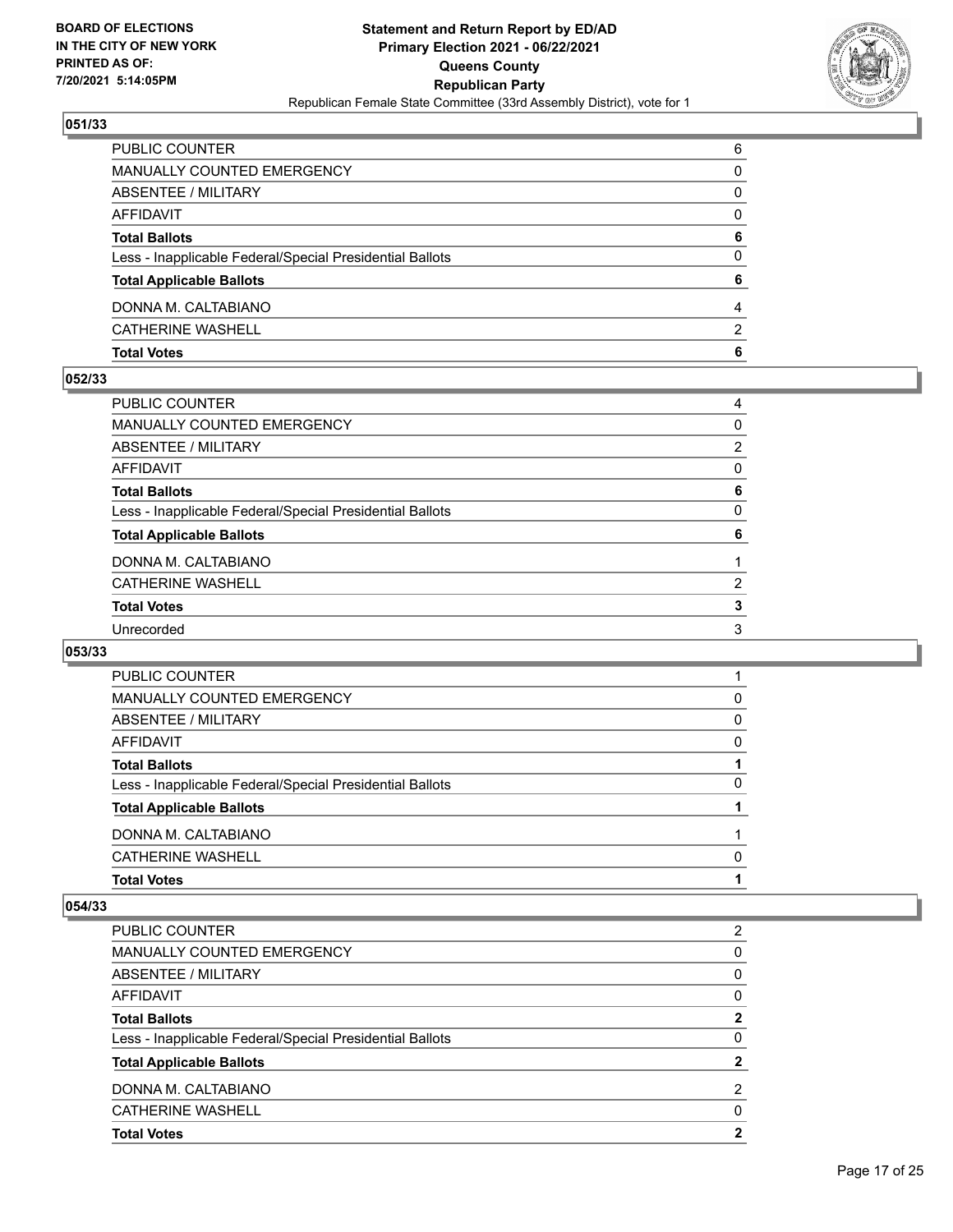

| PUBLIC COUNTER                                           |   |
|----------------------------------------------------------|---|
| MANUALLY COUNTED EMERGENCY                               | 0 |
| <b>ABSENTEE / MILITARY</b>                               | 0 |
| AFFIDAVIT                                                | 0 |
| <b>Total Ballots</b>                                     |   |
| Less - Inapplicable Federal/Special Presidential Ballots | 0 |
| <b>Total Applicable Ballots</b>                          |   |
| DONNA M. CALTABIANO                                      | 0 |
| <b>CATHERINE WASHELL</b>                                 |   |
| <b>Total Votes</b>                                       |   |

#### **056/33**

| PUBLIC COUNTER                                           |          |
|----------------------------------------------------------|----------|
| MANUALLY COUNTED EMERGENCY                               | 0        |
| ABSENTEE / MILITARY                                      | $\Omega$ |
| AFFIDAVIT                                                | $\Omega$ |
| Total Ballots                                            |          |
| Less - Inapplicable Federal/Special Presidential Ballots | $\Omega$ |
| <b>Total Applicable Ballots</b>                          |          |
| DONNA M. CALTABIANO                                      |          |
| CATHERINE WASHELL                                        | $\Omega$ |
| <b>Total Votes</b>                                       |          |
|                                                          |          |

## **057/33**

| <b>Total Votes</b>                                       | 0        |
|----------------------------------------------------------|----------|
| CATHERINE WASHELL                                        | $\Omega$ |
| DONNA M. CALTABIANO                                      | $\Omega$ |
| <b>Total Applicable Ballots</b>                          | 0        |
| Less - Inapplicable Federal/Special Presidential Ballots | 0        |
| <b>Total Ballots</b>                                     | 0        |
| AFFIDAVIT                                                | 0        |
| ABSENTEE / MILITARY                                      | 0        |
| <b>MANUALLY COUNTED EMERGENCY</b>                        | 0        |
| <b>PUBLIC COUNTER</b>                                    | 0        |

| PUBLIC COUNTER                                           |              |
|----------------------------------------------------------|--------------|
| <b>MANUALLY COUNTED EMERGENCY</b>                        | 0            |
| ABSENTEE / MILITARY                                      | 0            |
| AFFIDAVIT                                                | 0            |
| <b>Total Ballots</b>                                     |              |
| Less - Inapplicable Federal/Special Presidential Ballots | 0            |
| <b>Total Applicable Ballots</b>                          |              |
| DONNA M. CALTABIANO                                      | <sup>0</sup> |
| <b>CATHERINE WASHELL</b>                                 |              |
| <b>Total Votes</b>                                       |              |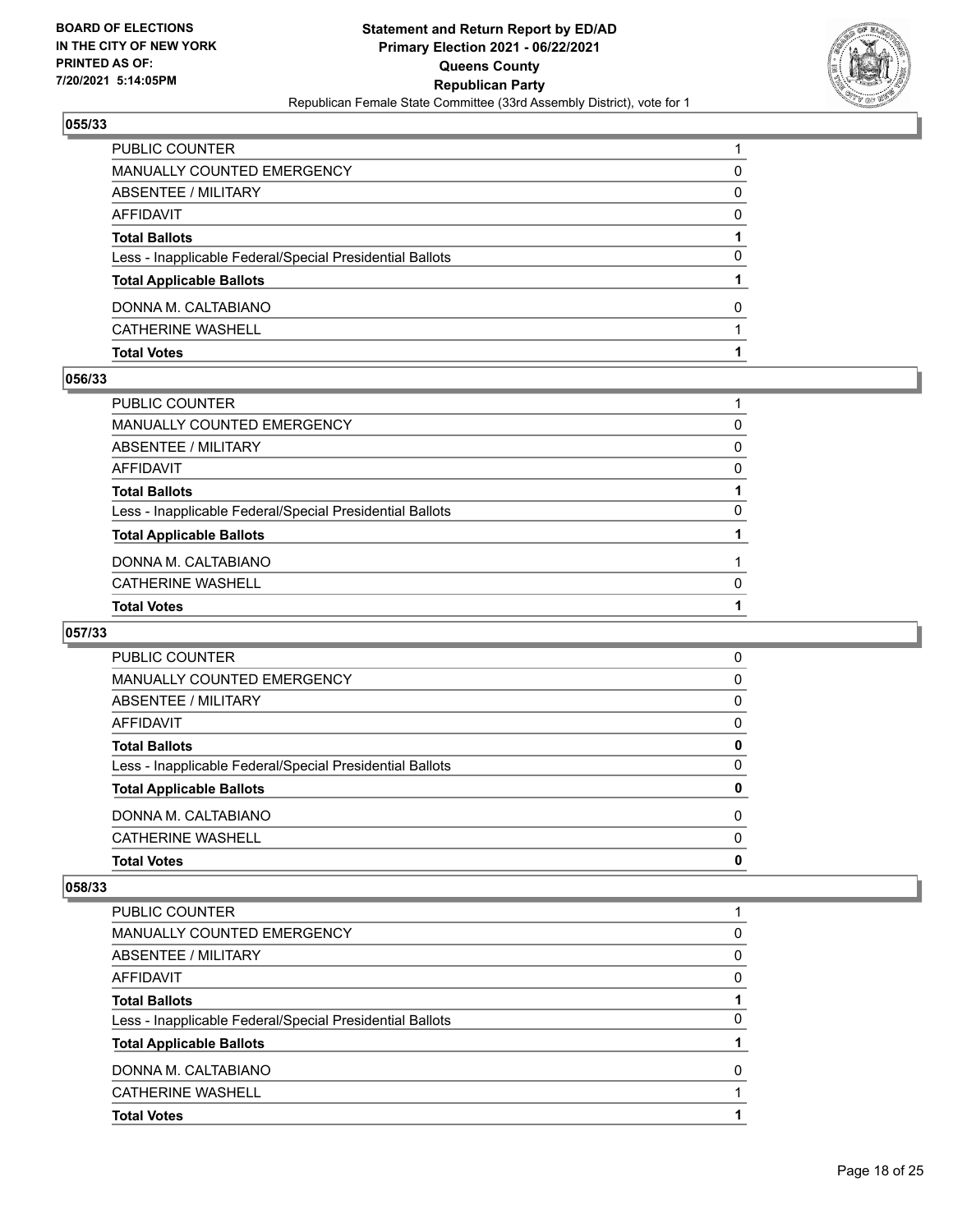

| <b>Total Votes</b>                                       |               |
|----------------------------------------------------------|---------------|
| <b>CATHERINE WASHELL</b>                                 |               |
| DONNA M. CALTABIANO                                      |               |
| <b>Total Applicable Ballots</b>                          | 2             |
| Less - Inapplicable Federal/Special Presidential Ballots | 0             |
| <b>Total Ballots</b>                                     | 2             |
| AFFIDAVIT                                                | $\Omega$      |
| ABSENTEE / MILITARY                                      | 0             |
| MANUALLY COUNTED EMERGENCY                               | 0             |
| PUBLIC COUNTER                                           | $\mathcal{P}$ |

#### **060/33**

| PUBLIC COUNTER                                           | 5 |
|----------------------------------------------------------|---|
| MANUALLY COUNTED EMERGENCY                               | 0 |
| ABSENTEE / MILITARY                                      |   |
| AFFIDAVIT                                                | 0 |
| <b>Total Ballots</b>                                     | 6 |
| Less - Inapplicable Federal/Special Presidential Ballots | 0 |
| <b>Total Applicable Ballots</b>                          | 6 |
| DONNA M. CALTABIANO                                      | 3 |
| <b>CATHERINE WASHELL</b>                                 |   |
| <b>Total Votes</b>                                       | 4 |
|                                                          |   |
| Unrecorded                                               | 2 |

## **061/33**

| 0        |
|----------|
| 0        |
| 0        |
| 0        |
| 0        |
| 0        |
| 0        |
| 0        |
| $\Omega$ |
| 0        |
|          |

| PUBLIC COUNTER                                           | 0        |
|----------------------------------------------------------|----------|
| <b>MANUALLY COUNTED EMERGENCY</b>                        | 0        |
| ABSENTEE / MILITARY                                      | 0        |
| AFFIDAVIT                                                | 0        |
| <b>Total Ballots</b>                                     | 0        |
| Less - Inapplicable Federal/Special Presidential Ballots | $\Omega$ |
| <b>Total Applicable Ballots</b>                          | 0        |
| DONNA M. CALTABIANO                                      | 0        |
| <b>CATHERINE WASHELL</b>                                 | 0        |
| <b>Total Votes</b>                                       | 0        |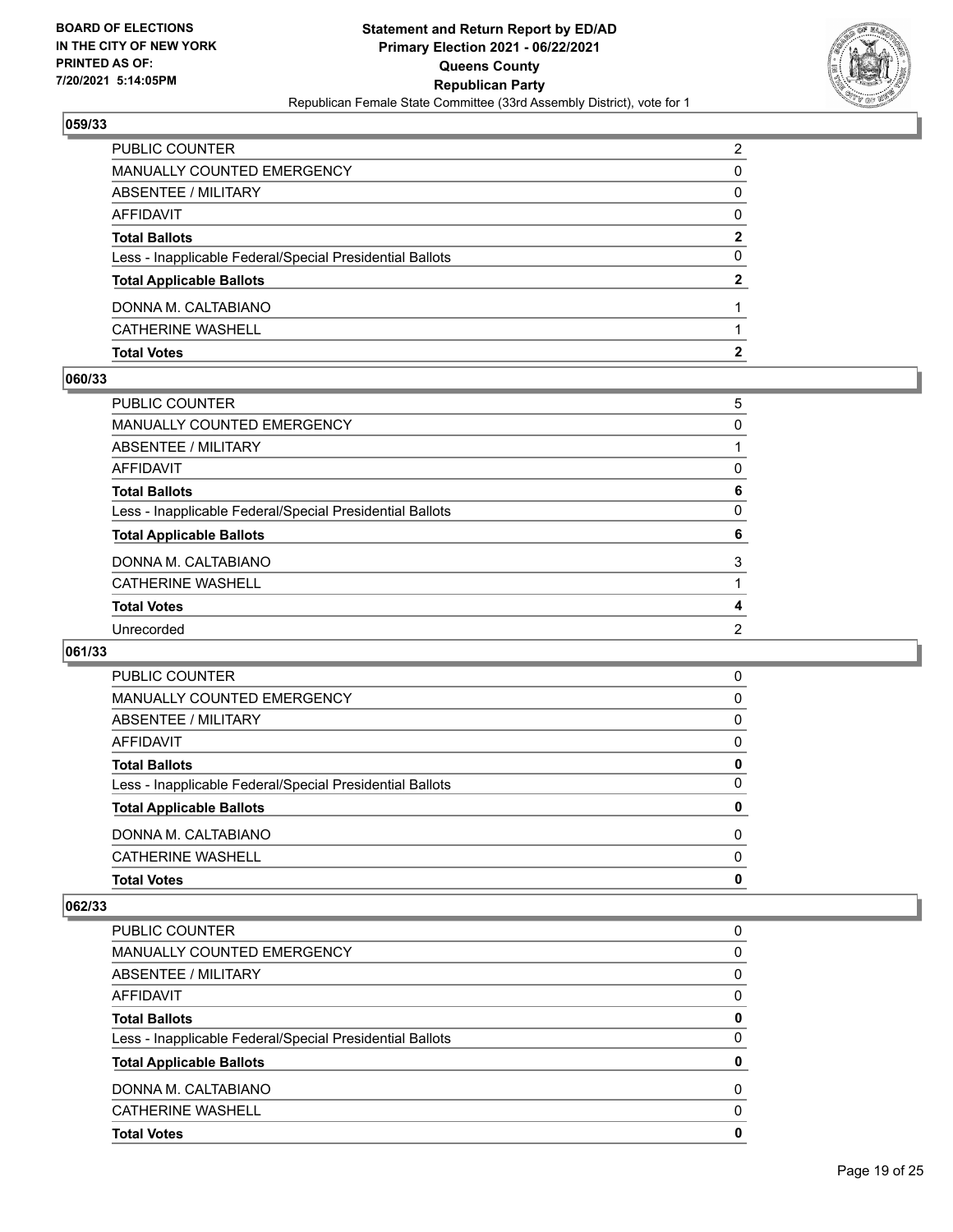

| <b>Total Votes</b>                                       | 0            |
|----------------------------------------------------------|--------------|
| <b>CATHERINE WASHELL</b>                                 | <sup>0</sup> |
| DONNA M. CALTABIANO                                      | 0            |
| <b>Total Applicable Ballots</b>                          | 0            |
| Less - Inapplicable Federal/Special Presidential Ballots | $\Omega$     |
| <b>Total Ballots</b>                                     | 0            |
| <b>AFFIDAVIT</b>                                         | $\Omega$     |
| ABSENTEE / MILITARY                                      | 0            |
| MANUALLY COUNTED EMERGENCY                               | 0            |
| <b>PUBLIC COUNTER</b>                                    | $\Omega$     |

#### **064/33**

| PUBLIC COUNTER                                           | 4              |
|----------------------------------------------------------|----------------|
| MANUALLY COUNTED EMERGENCY                               | 0              |
| ABSENTEE / MILITARY                                      | 0              |
| AFFIDAVIT                                                | 0              |
| <b>Total Ballots</b>                                     | 4              |
| Less - Inapplicable Federal/Special Presidential Ballots | $\Omega$       |
| <b>Total Applicable Ballots</b>                          | 4              |
| DONNA M. CALTABIANO                                      | $\overline{2}$ |
| CATHERINE WASHELL                                        |                |
| <b>Total Votes</b>                                       | 3              |
| Unrecorded                                               |                |
|                                                          |                |

## **065/33**

| <b>PUBLIC COUNTER</b>                                    |              |
|----------------------------------------------------------|--------------|
| MANUALLY COUNTED EMERGENCY                               | 0            |
| ABSENTEE / MILITARY                                      | 0            |
| AFFIDAVIT                                                | 0            |
| <b>Total Ballots</b>                                     |              |
| Less - Inapplicable Federal/Special Presidential Ballots | 0            |
| <b>Total Applicable Ballots</b>                          |              |
| DONNA M. CALTABIANO                                      |              |
| <b>CATHERINE WASHELL</b>                                 | <sup>0</sup> |
| <b>Total Votes</b>                                       |              |

| PUBLIC COUNTER                                           | 0 |
|----------------------------------------------------------|---|
|                                                          |   |
| <b>MANUALLY COUNTED EMERGENCY</b>                        | 0 |
| ABSENTEE / MILITARY                                      |   |
| AFFIDAVIT                                                | 0 |
| <b>Total Ballots</b>                                     |   |
| Less - Inapplicable Federal/Special Presidential Ballots | O |
| <b>Total Applicable Ballots</b>                          |   |
| DONNA M. CALTABIANO                                      | O |
| <b>CATHERINE WASHELL</b>                                 |   |
| <b>Total Votes</b>                                       |   |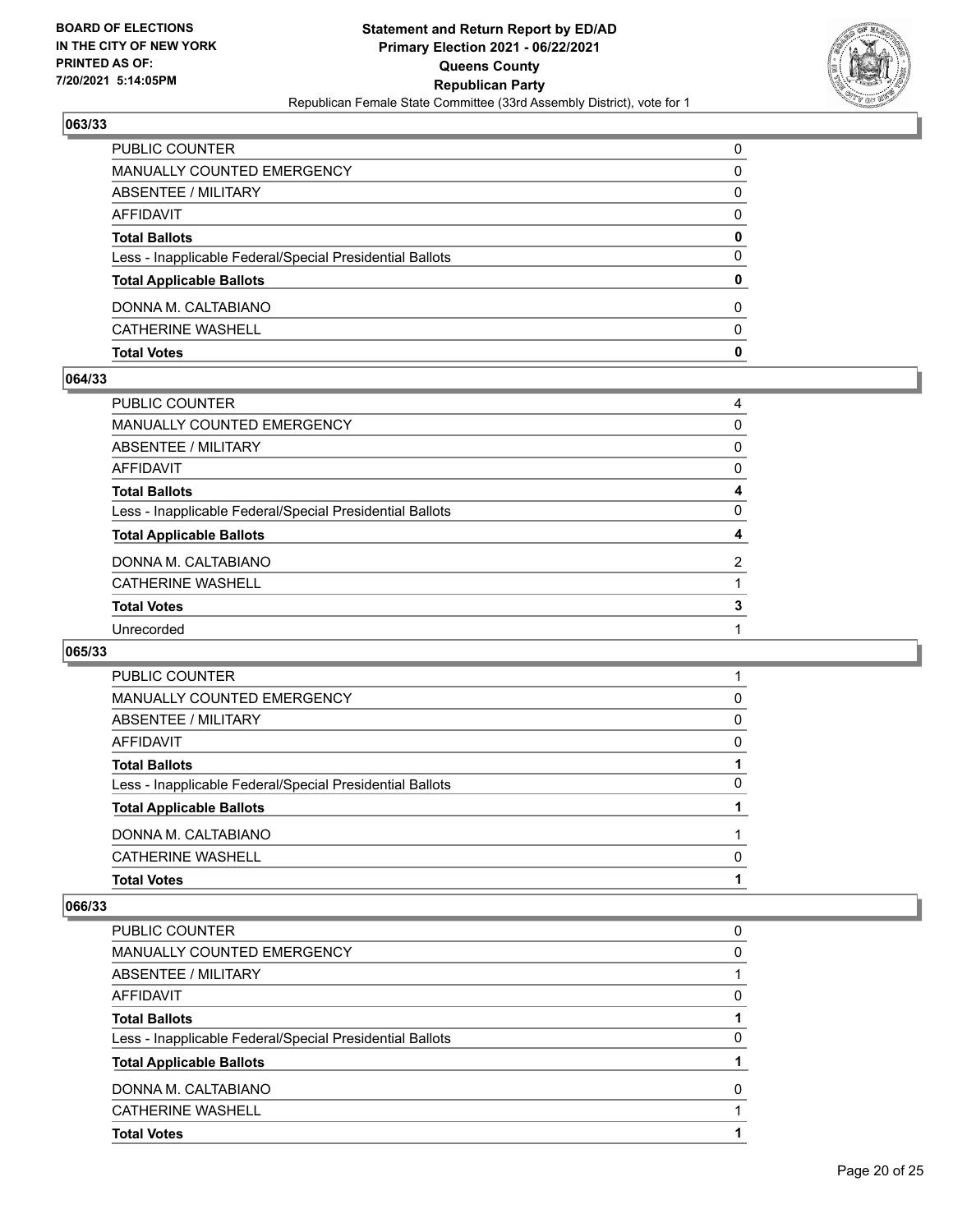

| PUBLIC COUNTER                                           | $\mathcal{P}$ |
|----------------------------------------------------------|---------------|
| MANUALLY COUNTED EMERGENCY                               | 0             |
| ABSENTEE / MILITARY                                      | $\Omega$      |
| <b>AFFIDAVIT</b>                                         | $\Omega$      |
| <b>Total Ballots</b>                                     | $\mathbf{2}$  |
| Less - Inapplicable Federal/Special Presidential Ballots | $\Omega$      |
| <b>Total Applicable Ballots</b>                          | $\mathbf{2}$  |
| DONNA M. CALTABIANO                                      | $\Omega$      |
| <b>CATHERINE WASHELL</b>                                 |               |
| <b>Total Votes</b>                                       |               |
| Unrecorded                                               |               |

#### **068/33**

| <b>Total Votes</b>                                       | 0        |
|----------------------------------------------------------|----------|
| <b>CATHERINE WASHELL</b>                                 | $\Omega$ |
| DONNA M. CALTABIANO                                      | $\Omega$ |
| <b>Total Applicable Ballots</b>                          | 0        |
| Less - Inapplicable Federal/Special Presidential Ballots | $\Omega$ |
| <b>Total Ballots</b>                                     | 0        |
| AFFIDAVIT                                                | 0        |
| ABSENTEE / MILITARY                                      | 0        |
| MANUALLY COUNTED EMERGENCY                               | 0        |
| PUBLIC COUNTER                                           | 0        |

## **069/33**

| <b>PUBLIC COUNTER</b>                                    | 0           |
|----------------------------------------------------------|-------------|
| MANUALLY COUNTED EMERGENCY                               | 0           |
| ABSENTEE / MILITARY                                      | 0           |
| AFFIDAVIT                                                | $\Omega$    |
| <b>Total Ballots</b>                                     | 0           |
| Less - Inapplicable Federal/Special Presidential Ballots | $\Omega$    |
| <b>Total Applicable Ballots</b>                          | 0           |
| DONNA M. CALTABIANO                                      | 0           |
| CATHERINE WASHELL                                        | $\Omega$    |
| <b>Total Votes</b>                                       | $\mathbf 0$ |

| <b>Total Votes</b>                                       | 2 |
|----------------------------------------------------------|---|
| <b>CATHERINE WASHELL</b>                                 | 2 |
| DONNA M. CALTABIANO                                      | 0 |
| <b>Total Applicable Ballots</b>                          |   |
| Less - Inapplicable Federal/Special Presidential Ballots | 0 |
| <b>Total Ballots</b>                                     | 2 |
| AFFIDAVIT                                                | 0 |
| ABSENTEE / MILITARY                                      |   |
| <b>MANUALLY COUNTED EMERGENCY</b>                        | 0 |
| PUBLIC COUNTER                                           |   |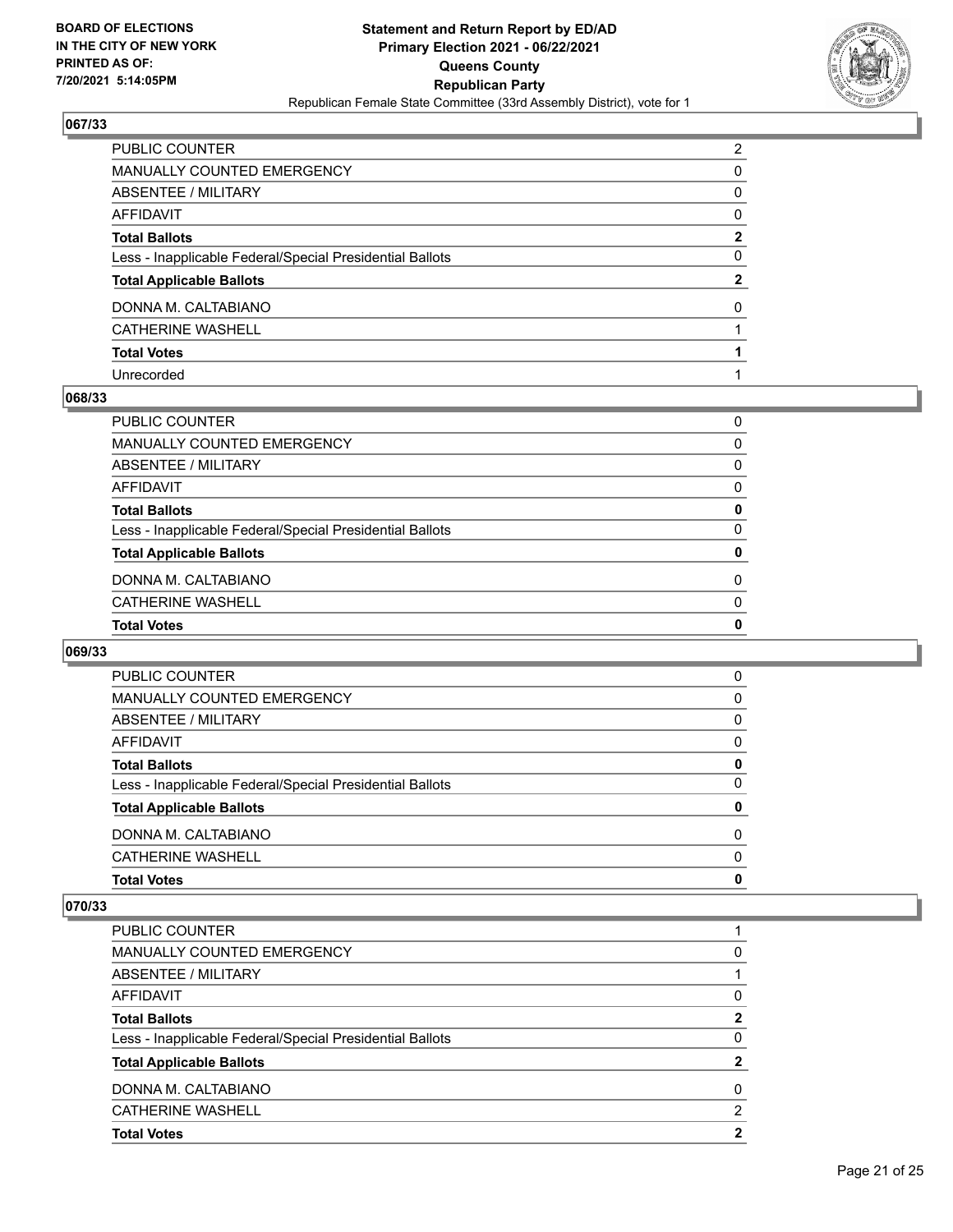

| MANUALLY COUNTED EMERGENCY<br>0<br><b>ABSENTEE / MILITARY</b><br>0<br>AFFIDAVIT<br>$\Omega$<br><b>Total Ballots</b><br>0<br>$\Omega$<br>Less - Inapplicable Federal/Special Presidential Ballots<br>0<br><b>Total Applicable Ballots</b><br>DONNA M. CALTABIANO<br>$\Omega$<br><b>CATHERINE WASHELL</b><br>$\Omega$<br>0<br><b>Total Votes</b> | PUBLIC COUNTER | $\Omega$ |
|------------------------------------------------------------------------------------------------------------------------------------------------------------------------------------------------------------------------------------------------------------------------------------------------------------------------------------------------|----------------|----------|
|                                                                                                                                                                                                                                                                                                                                                |                |          |
|                                                                                                                                                                                                                                                                                                                                                |                |          |
|                                                                                                                                                                                                                                                                                                                                                |                |          |
|                                                                                                                                                                                                                                                                                                                                                |                |          |
|                                                                                                                                                                                                                                                                                                                                                |                |          |
|                                                                                                                                                                                                                                                                                                                                                |                |          |
|                                                                                                                                                                                                                                                                                                                                                |                |          |
|                                                                                                                                                                                                                                                                                                                                                |                |          |
|                                                                                                                                                                                                                                                                                                                                                |                |          |

#### **072/33**

| PUBLIC COUNTER                                           | $\Omega$     |
|----------------------------------------------------------|--------------|
| MANUALLY COUNTED EMERGENCY                               | 0            |
| ABSENTEE / MILITARY                                      | $\Omega$     |
| AFFIDAVIT                                                | $\Omega$     |
| <b>Total Ballots</b>                                     | 0            |
| Less - Inapplicable Federal/Special Presidential Ballots | $\mathbf{0}$ |
| <b>Total Applicable Ballots</b>                          | 0            |
| DONNA M. CALTABIANO                                      | $\Omega$     |
| CATHERINE WASHELL                                        | $\mathbf{0}$ |
| <b>Total Votes</b>                                       | 0            |
|                                                          |              |

## **073/33**

| <b>Total Votes</b>                                       |              |
|----------------------------------------------------------|--------------|
| CATHERINE WASHELL                                        |              |
| DONNA M. CALTABIANO                                      | <sup>0</sup> |
| <b>Total Applicable Ballots</b>                          |              |
| Less - Inapplicable Federal/Special Presidential Ballots | 0            |
| <b>Total Ballots</b>                                     |              |
| AFFIDAVIT                                                | 0            |
| ABSENTEE / MILITARY                                      | 0            |
| <b>MANUALLY COUNTED EMERGENCY</b>                        | 0            |
| <b>PUBLIC COUNTER</b>                                    |              |

| PUBLIC COUNTER                                           | 6 |
|----------------------------------------------------------|---|
| <b>MANUALLY COUNTED EMERGENCY</b>                        | 0 |
| ABSENTEE / MILITARY                                      | 2 |
| <b>AFFIDAVIT</b>                                         | 0 |
| <b>Total Ballots</b>                                     | 8 |
| Less - Inapplicable Federal/Special Presidential Ballots | 0 |
| <b>Total Applicable Ballots</b>                          | 8 |
| DONNA M. CALTABIANO                                      | 5 |
| <b>CATHERINE WASHELL</b>                                 |   |
| <b>Total Votes</b>                                       | 6 |
| Unrecorded                                               | 2 |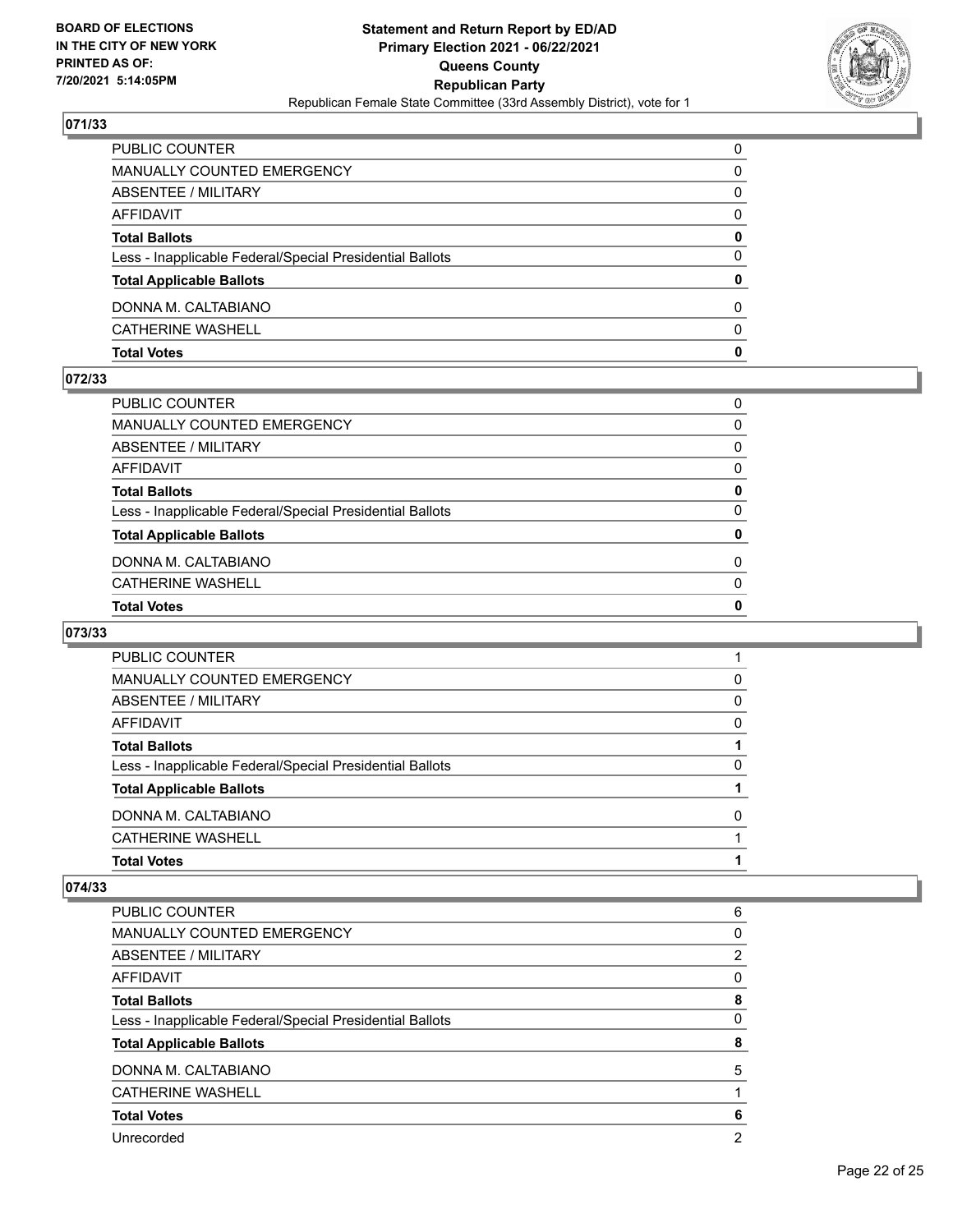

| PUBLIC COUNTER                                           | 29           |
|----------------------------------------------------------|--------------|
| <b>MANUALLY COUNTED EMERGENCY</b>                        | $\mathbf{0}$ |
| <b>ABSENTEE / MILITARY</b>                               |              |
| <b>AFFIDAVIT</b>                                         | $\Omega$     |
| <b>Total Ballots</b>                                     | 30           |
| Less - Inapplicable Federal/Special Presidential Ballots | $\mathbf{0}$ |
| <b>Total Applicable Ballots</b>                          | 30           |
| DONNA M. CALTABIANO                                      | 11           |
| <b>CATHERINE WASHELL</b>                                 | 10           |
| <b>Total Votes</b>                                       | 21           |
| Unrecorded                                               | 9            |

#### **076/33**

| <b>Total Votes</b>                                       | 2              |
|----------------------------------------------------------|----------------|
| CATHERINE WASHELL                                        | $\overline{2}$ |
| DONNA M. CALTABIANO                                      | $\Omega$       |
| <b>Total Applicable Ballots</b>                          | $\mathbf{2}$   |
| Less - Inapplicable Federal/Special Presidential Ballots | 0              |
| <b>Total Ballots</b>                                     | 2              |
| AFFIDAVIT                                                | 0              |
| ABSENTEE / MILITARY                                      | 0              |
| MANUALLY COUNTED EMERGENCY                               | 0              |
| PUBLIC COUNTER                                           | $\overline{2}$ |

## **077/33**

| <b>PUBLIC COUNTER</b>                                    |              |
|----------------------------------------------------------|--------------|
| MANUALLY COUNTED EMERGENCY                               | 0            |
| ABSENTEE / MILITARY                                      | 0            |
| AFFIDAVIT                                                | 0            |
| <b>Total Ballots</b>                                     |              |
| Less - Inapplicable Federal/Special Presidential Ballots | 0            |
| <b>Total Applicable Ballots</b>                          |              |
| DONNA M. CALTABIANO                                      |              |
| CATHERINE WASHELL                                        | <sup>0</sup> |
| <b>Total Votes</b>                                       |              |

| <b>PUBLIC COUNTER</b>                                    | 0        |
|----------------------------------------------------------|----------|
| <b>MANUALLY COUNTED EMERGENCY</b>                        | 0        |
| ABSENTEE / MILITARY                                      | 0        |
| AFFIDAVIT                                                | 0        |
| <b>Total Ballots</b>                                     | 0        |
| Less - Inapplicable Federal/Special Presidential Ballots | 0        |
| <b>Total Applicable Ballots</b>                          | 0        |
| DONNA M. CALTABIANO                                      | $\Omega$ |
| <b>CATHERINE WASHELL</b>                                 | 0        |
| <b>Total Votes</b>                                       | 0        |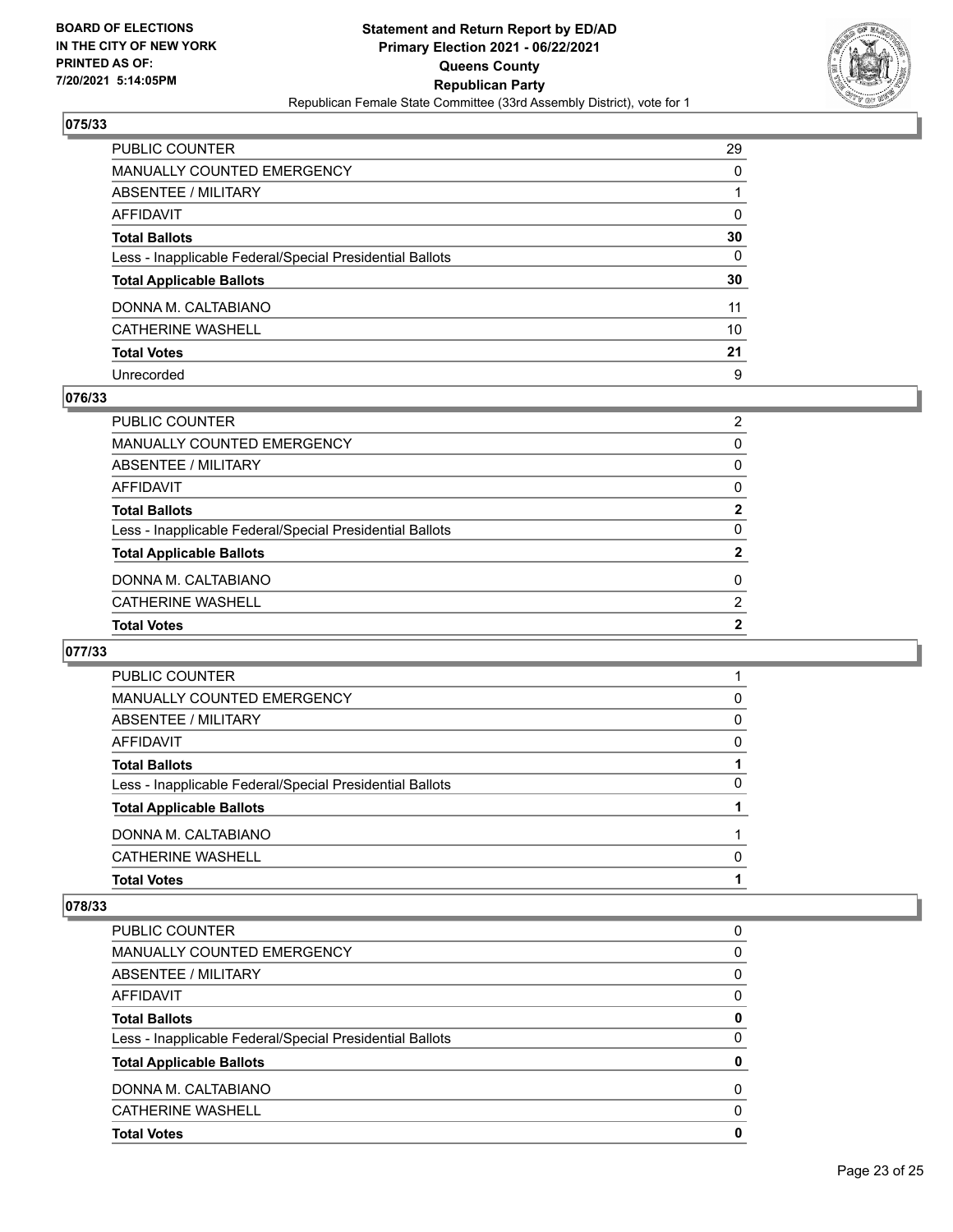

| <b>Total Votes</b>                                       | 2            |
|----------------------------------------------------------|--------------|
| CATHERINE WASHELL                                        | 0            |
| DONNA M. CALTABIANO                                      | 2            |
| <b>Total Applicable Ballots</b>                          | $\mathbf{2}$ |
| Less - Inapplicable Federal/Special Presidential Ballots | 0            |
| <b>Total Ballots</b>                                     | 2            |
| AFFIDAVIT                                                | 0            |
| ABSENTEE / MILITARY                                      |              |
| MANUALLY COUNTED EMERGENCY                               | 0            |
| PUBLIC COUNTER                                           |              |